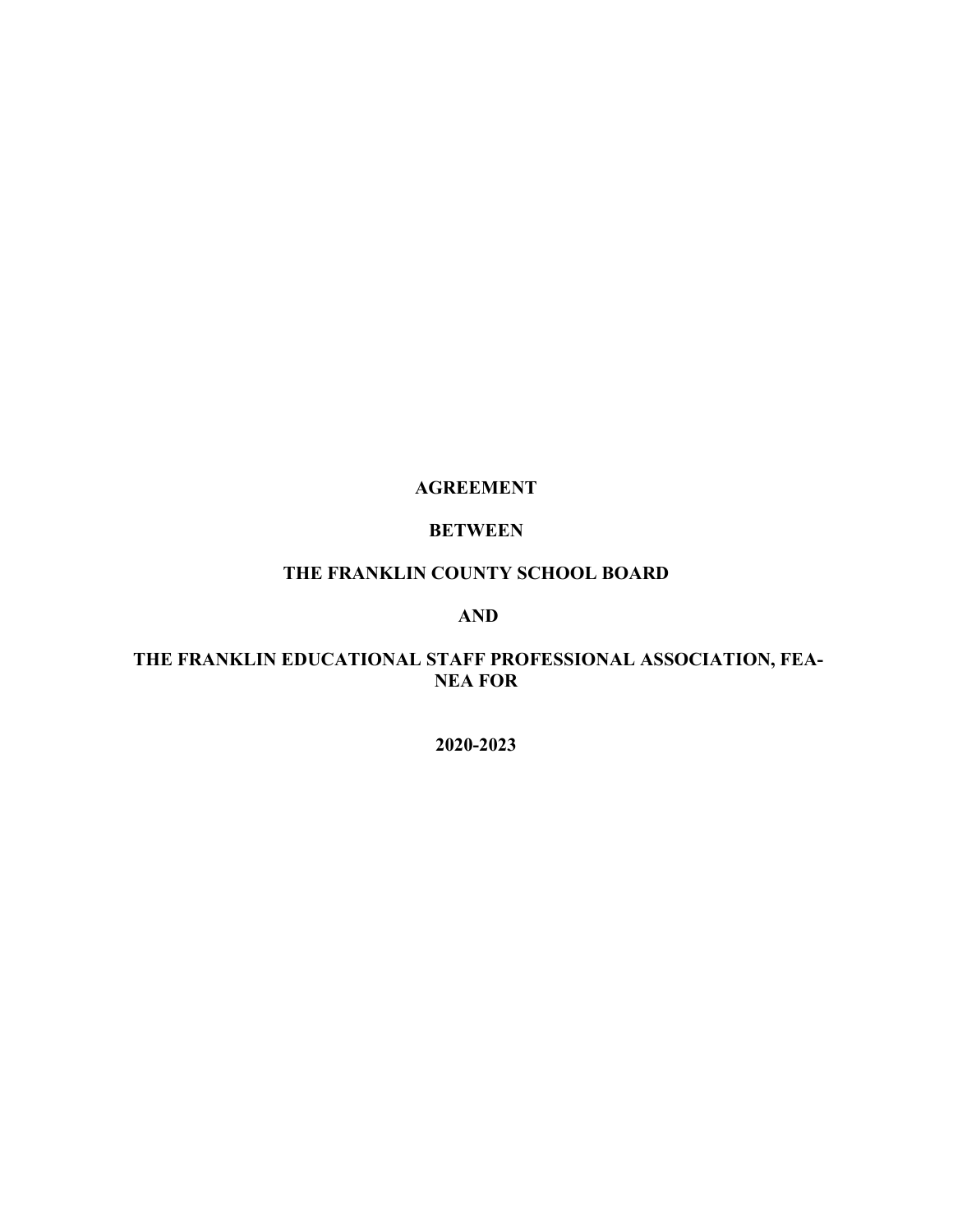# **TABLE OF CONTENTS**

| ARTICLE XVIII ILLNESS OR DISABILITY OCCURRING DURING VACATION  |  |
|----------------------------------------------------------------|--|
|                                                                |  |
|                                                                |  |
|                                                                |  |
| ARTICLE XXII CONTRACTING AND SUBCONTRACTING OF PUBLIC WORKS 12 |  |
|                                                                |  |
|                                                                |  |
|                                                                |  |
|                                                                |  |
|                                                                |  |
|                                                                |  |
| ARTICLE XXX TEMPORARY DUTY FOR SCHOOL ADVISORY COMMITTEE       |  |
|                                                                |  |
|                                                                |  |
|                                                                |  |
|                                                                |  |

APPENDIX A Grievance Form APPENDIX B Salary Schedule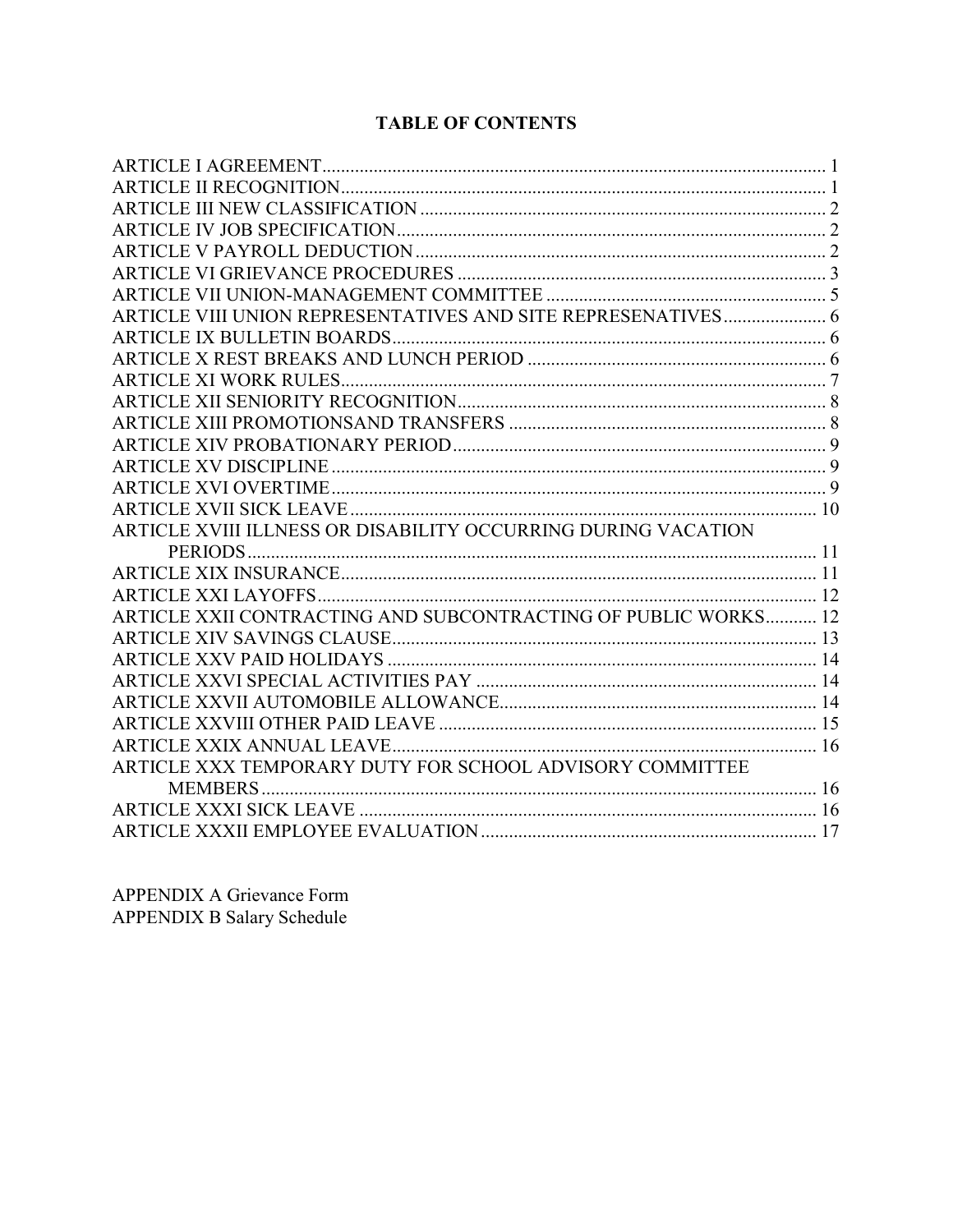#### **ARTICLE I AGREEMENT**

This Agreement between the Franklin County School Board (Hereinafter Referred to as the "Employer" and the Franklin Educational Staff Professional Association) Hereinafter Referred to as the "Union"), to be effective upon ratification by the unit Membership and upon approval by the Employer.

#### **ARTICLE II RECOGNITION**

The Employer hereby recognizes the Union as the exclusive bargaining representative for all matters affecting wages, hours, and working conditions as provided in Chapter 447, Florida Statutes, for those employees in the unit described below.

 INCLUDED: Attendance Officer, Auxiliary Services Secretary, Bus Driver, Certification Specialist and Secretary for District Instructional Services, Custodial Supervisor, Custodian, Data Entry Clerk, District Receptionist, ESE Bus Monitor, Food Service Assistant/Bookkeeper, Food Service Assistant Manager, Food Service Staff, General Facilities Technician, Lead Prekindergarten Paraprofessional, Maintenance/Building, Maintenance/Electrician, Management Information Systems Specialist, Mechanic, Paraprofessional, Principal's Secretary, School Bookkeeper, and School Receptionist/Secretary.

EXCLUDED: Accountant, Accounts Payable/Property Specialist, Administrative Assistant to Superintendent, Coordinator of Assessment & Instructional Technology, Director of Auxiliary Services, Director of Curriculum and Vocational Education, Director of Financial Services and Human Resources, Director of Special Programs, Food Service Director, Food Service Manager, Payroll/Insurance Specialist, and Personnel Records Specialist.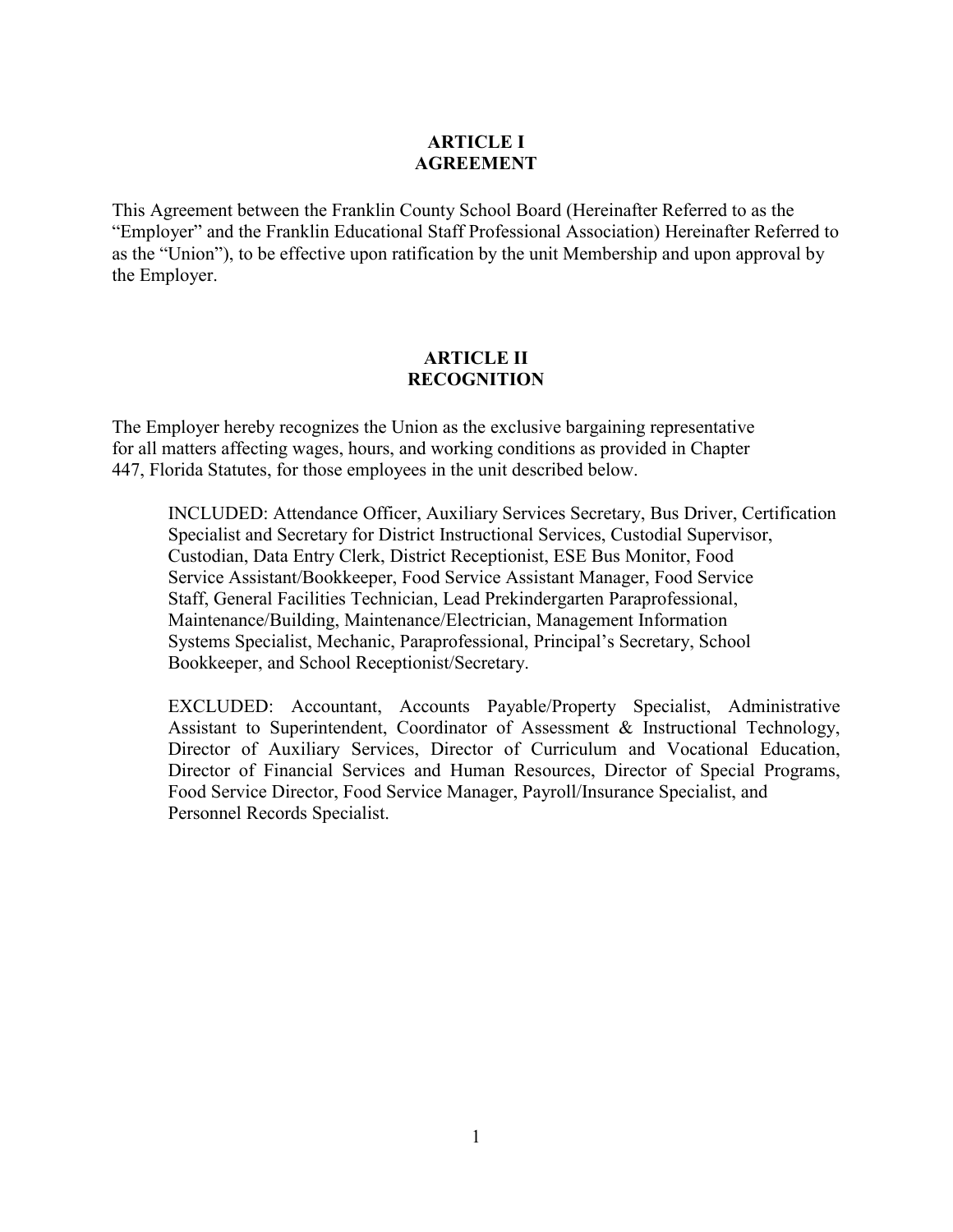#### **ARTICLE III NEW CLASSIFICATION**

It is agreed by both parties that as new classifications are created by action of the Employer, the question not inclusion or exclusion with this Agreement shall be determined by comparability with the list of position classifications as set forth in Article II and the employee designation.

#### **ARTICLE IV JOB SPECIFICATION**

The employer agrees that each employee covered by this Agreement shall be assigned specific classification to which each classification will have a written job specification outlining the duties.

# **ARTICLE V PAYROLL DEDUCTION**

The Board shall deduct from the pay of each employee all current membership dues of the local Union, provided that at the time for such deduction there is in the possession of the Board a written authorization for dues deduction, executed by the Employee, in the form and according to the terms of the dues deduction authorization established by the Board and Union.

The Union shall certify the amount of dues to be deducted from each employee's salary for the current school year.

Authorization Cards will be furnished by the Union and approved by the Board.

- A. An Employee may authorize dues deduction by presenting an Authorization Card to the Board on or before September 1<sup>st</sup>. The Annual Membership dues will be deducted from the Employee's monthly paycheck then (10) equal installments beginning with the September check.
- B. Any Employee after September  $1<sup>st</sup>$  may authorize dues deduction by presenting an Authorization Card to the Board. One tenth (1/10th) of the Annual Membership dues will be deducted from the month of authorization through June of that fiscal year.
- C. All dues deducted by the Board shall be remitted to the Union in ten (10) monthly installments within ten (10) working days after the close of the payroll period.
- D. The School Board will pay the cost incurred to provide authorization dues deduction.
- E. Such payroll deductions authorization shall continue in effect from year to year thereafter unless revoked in writing by the Employee.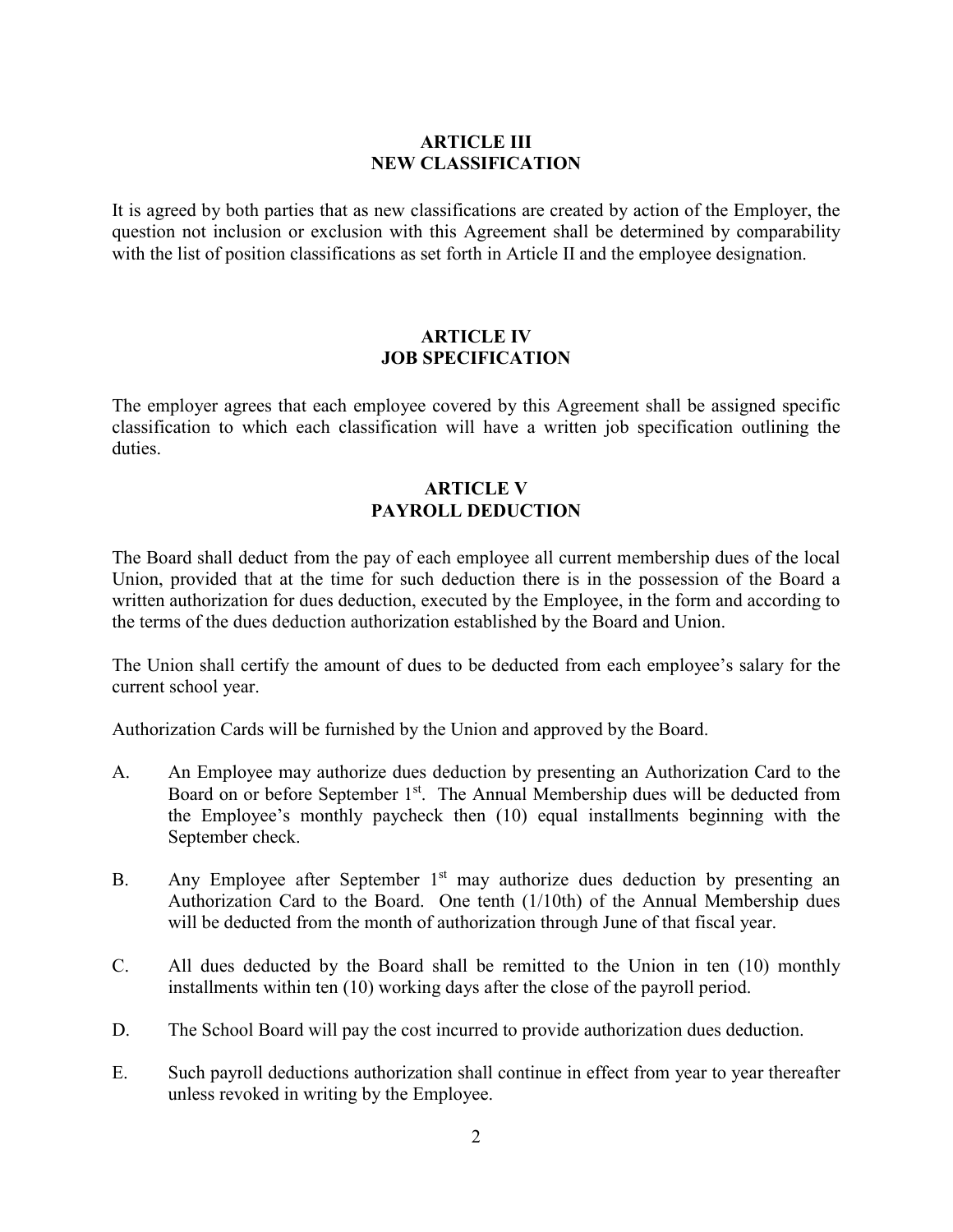F. The Union shall identify and save harmless the Board from any and all claims, demands, suits, and costs incurred in connection with any such claim, demand, or suit resulting from any action taken or omitted by the Board for the purpose of complying with the provisions of this section.

#### **ARTICLE VI GRIEVANCE PROCEDURES**

- A. Any claim by a member of the Union that there has been a violation, misinterpretation, or misapplication of any provision of this Agreement may be processed as a grievance as hereinafter provided.
- B. In the event that any Employee believes there is a basis for a grievance, he/she shall first discuss the alleged grievance with his/her immediate supervisor, either personally or accompanied by the Union Represented.
- C. The filing of a grievance must take place within ten (10) working days of the occurrence of the alleged grievance or within ten (10) working days of when the employee knew or should have known of the events which gave rise to the grievance.
- D. If, after the informal discussion with the immediate supervisor, a grievance still exists, the following formal grievance procedures may be processed through the union. The grievant shall obtain a grievance form (Appendix A) from the work site Union Representative, complete and sign the form and submit the form as provided in Step I of this procedure. Such form shall be fully completed.

#### **STEP I**

The Grievant shall submit to the immediate supervisor, a copy of the completed form. If the grievance involves more than one school building it shall be filed with the Superintendent or his/her/ designee. Within seven (7) working days of receipt of the grievance, the immediate supervisor shall meet informally with the grievant and Union Representative in all effort to resolve the grievance. The immediate supervisor shall indicate the disposition of the grievance in writing with seven (7) working days, after such meeting, and shall furnish a copy thereof to the union.

#### **STEP II**

If the grievant, represented by the union, is not satisfied with the disposition of the grievance, or if no disposition has been made within seven (7) working days of such meeting, the grievance shall be submitted to the superintendent. Within ten (10) working days the superintendent or his/her designee shall meet with the grievant and the union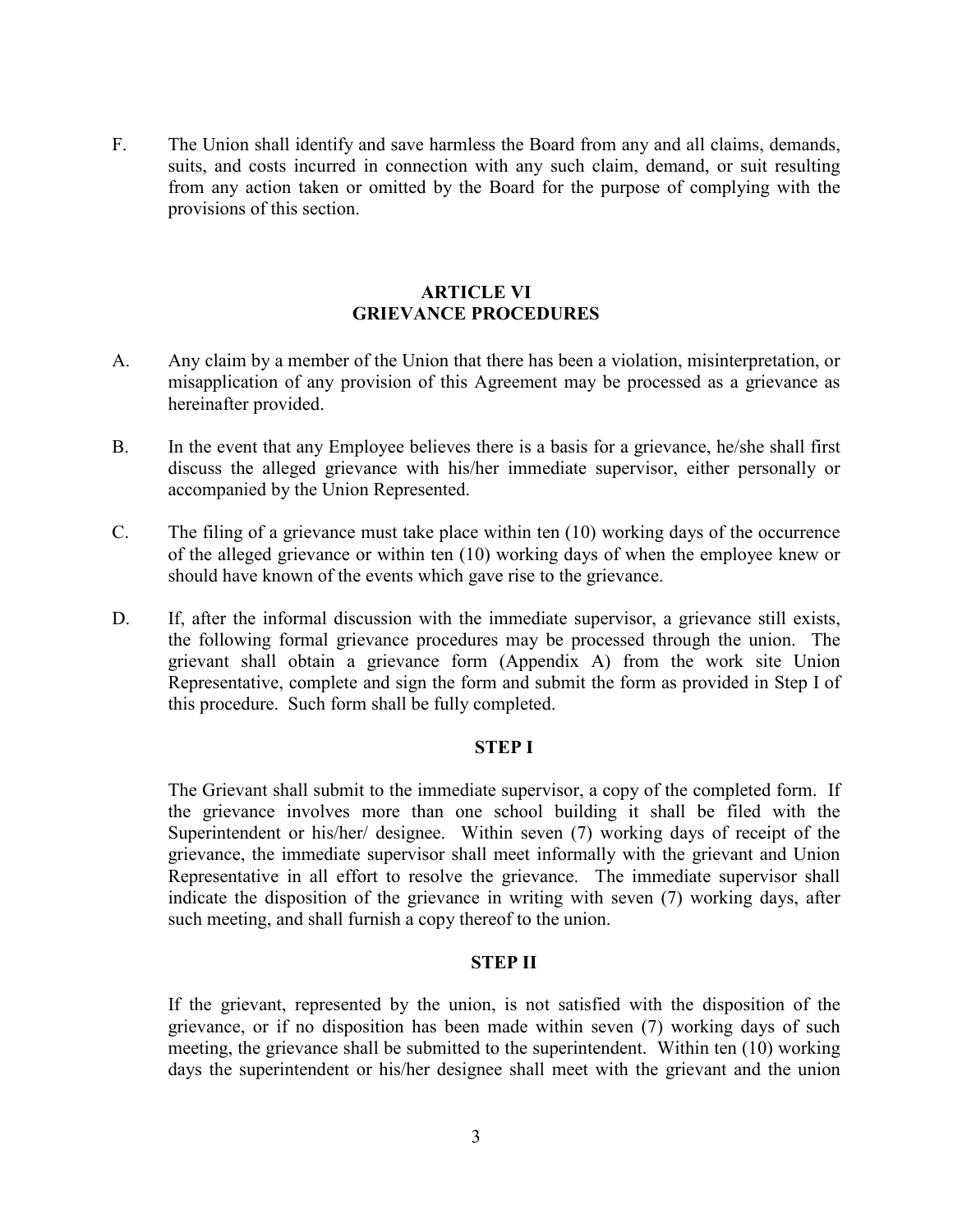steward and shall indicate the disposition of the grievance in writing seven (7) working days of such meeting and shall furnish a copy thereof to the union.

#### **STEP III**

If the aggrieved is not satisfied with the disposition at Step II, the aggrieved may choose to submit the grievance to either a School Board hearing or an arbitrator. If the aggrieved chooses a board appeal, the Board shall hold a hearing within thirty (30) calendar days after the receipt of the grievance. The aggrieved and the Board shall have the right to include in its representation such witnesses and counselors as they deem necessary to develop facts and proofs pertinent to the grievance. All expenses of counselors and witnesses for each party will be handled by the party requesting their attendance. Upon conclusion of the hearing, the Board shall have seven (7) working days in which to provide its written decision to the aggrieved. Such decision is final and not subject to the arbitration step of this Article.

#### **STEP IV**

If the grievance remains unresolved at the conclusion of Step II, the grievance may be submitted to final and binding arbitration. Employees who choose a School Board hearing may not submit the grievance to arbitration. The aggrieved must notify the Board within twenty (20) working days in writing if the grievance is submitted to arbitration. If the parties are unable to agree on an arbitrator, the American Arbitration Association shall be requested to furnish a panel of five (5) names. The Board and the aggrieved respectively shall alternate by striking a name until one is left. The parties may request an entire new panel if they so desire and provided the parties mutually agree. The rules of the American Arbitration Association shall govern the proceedings. The arbitrator shall have no power to alter the terms of the Agreement. The cost of the arbitrator will be shared equally. All other expenses shall be borne by the party incurring them, and neither party shall be responsible for the expenses of witnesses called by the other. The right to proceed to the arbitration step shall be limited to the Union.

- E. The Board and the Union shall share equally the fees and expenses of the Arbitrator.
- F. The time limits herein provided shall be strictly observed, but may be extended by written agreement of the parties. In the event a grievance is filed after May 14 of any year and strict adherence to the limits may result in hardship to any party, the Board shall use its best efforts to process such grievance prior to the school term or as soon thereafter as possible. Whenever illness or other incapacity of the parties prevent attendance at the Grievance Meeting, the time limits shall be extended to such time that the parties can be present when such grievance meeting and conferences are held during school hours, all employees whose presence is required shall be excused with pay for that purpose.
- G. Adjustments of any grievance as described herein shall be consistent with the provisions of this agreement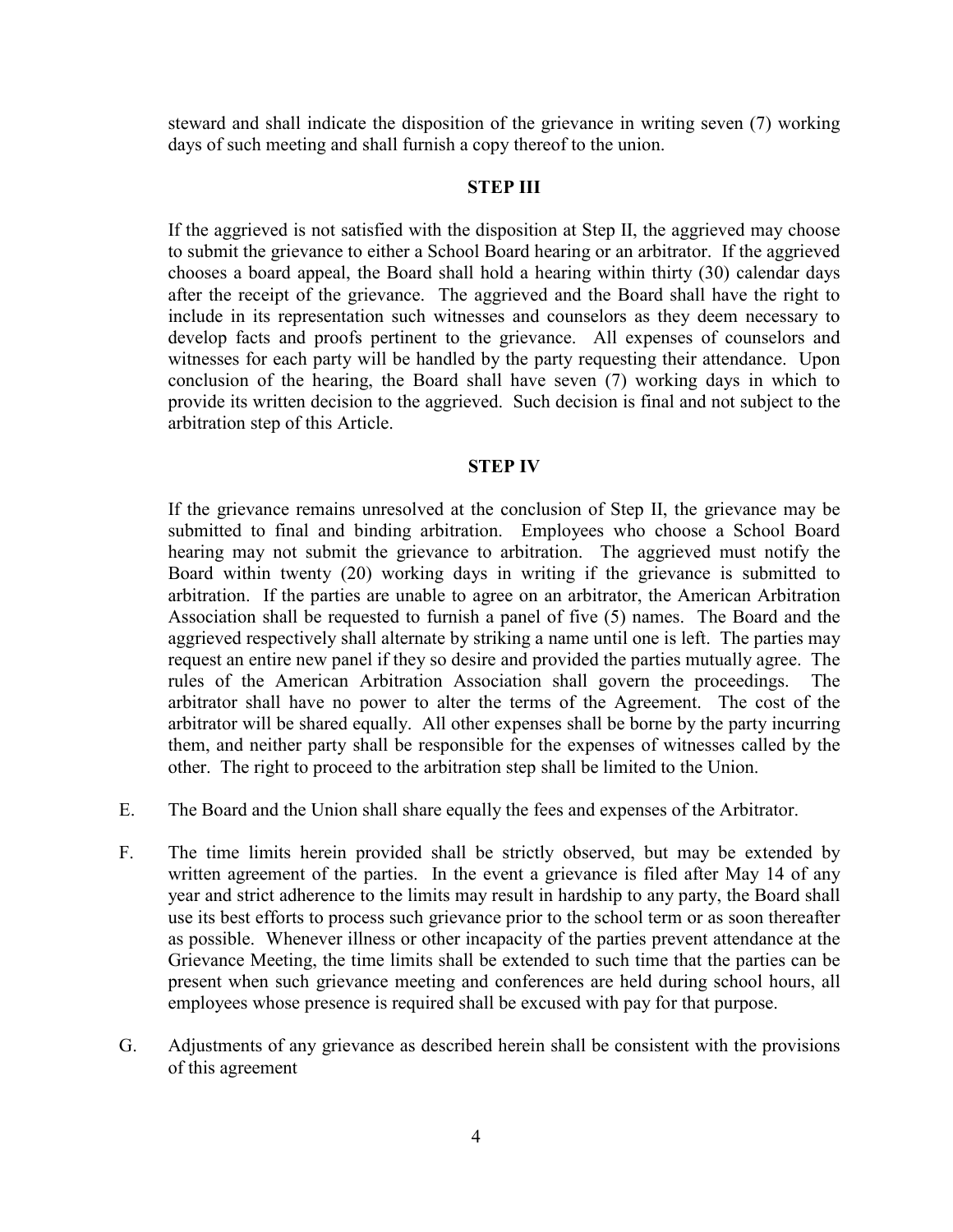- H. All employees will be entitled to fair, reasonable and equitable treatment. An employee who participates or intends to participate in any grievance as described herein shall not be subjected to discipline, reprimand, warning or reprisal because of such participation or intention. All documents, communications and records dealing with the processing of a grievance will be filed separately from the personnel files of the participant.
- I. If any employee for whom a grievance is sustained shall be found to have been unjustly discharged or unjustly denied renewal of contract, the aggrieved shall be reinstated with full reimbursement of all professional compensation lost. If any employee shall have been found to have been improperly deprived of any compensation or advantage, the same or its equivalent in money shall be paid to the employee.
- J. Nothing in this article shall be construed to prevent any grievant from presenting, at any time, his own grievances, in person or by legal counsel to the employer, and having such grievances adjusted without the intervention of the Union, provided however, that if such grievant chooses to represent himself, he shall do so in accordance with the provisions and procedures outlined in this contract.
- K. Notwithstanding the expiration of this agreement, any claim or grievance arising thereunder may be processed through the grievance procedure until resolution.
- L. During the process period of a grievance, the grievant shall continue to follow the directions of his/her immediate supervisor until such time as the grievance is settled.

#### **ARTICLE VII UNION-MANAGEMENT COMMITTEE**

- A. Members of the Committee shall be designated by the union (not to exceed) (3) to meet with the members of a committee designated by the employer (not to exceed three  $(3)$ . The Union membership of such committee shall consist of persons within the position classifications covered by the Agreement.
- B. Such meetings shall be held at the request of either party by giving in writing the subject to be discussed and at least five (5) working days notice in advance. These meetings shall be held at a time and place mutually agreed upon.
- C. The purpose of these meetings will be to discuss problems and objectives of mutual concern, not involving grievances.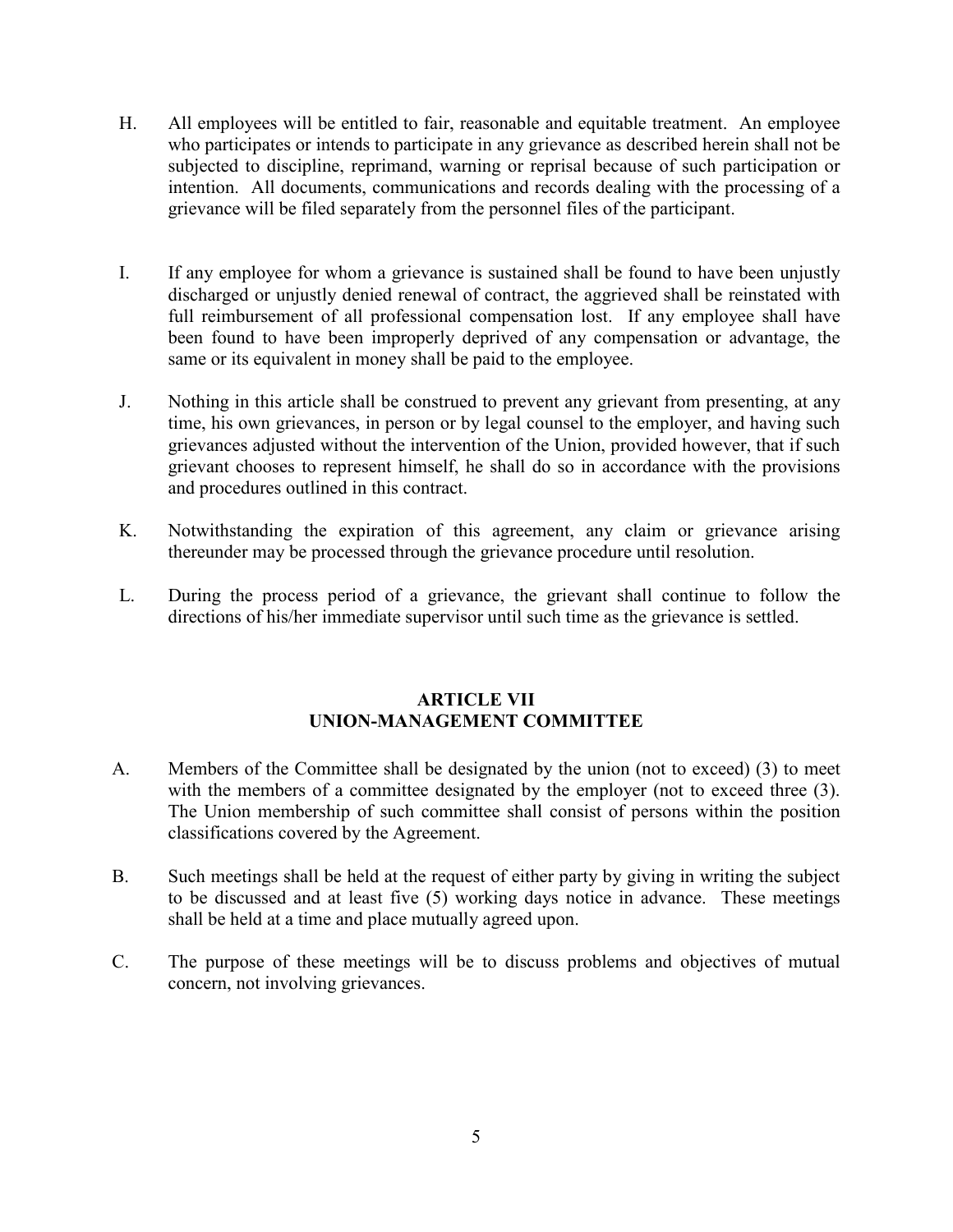#### **ARTICLE VIII UNION REPRESENTATIVES AND SITE REPRESENATIVES**

- A. The Union shall have the right to select employees from within its groups to act as Union Representatives. The names of the employees selected as representative shall be certified in writing to the employer. It is agreed to and understood by the parties to this agreement that there shall be one Union Representative for each location of the employer and each facility.
- B. A duly authorized Union Representative or the Representative of its respective affiliate shall be permitted access to school properly to investigate working conditions, worker complaints, and problems, in response to specific complaints provided that they make their presence and the nature of the business known 24 hours prior to entering the building or premises, provided that this shall not interfere with or disrupt normal work productions. When it becomes necessary for a Union Representative to investigate during the working day, specific complaints to determine if a grievance exists, a time without loss of pay, may be scheduled with his/her immediate supervisor.

#### **ARTICLE IX BULLETIN BOARDS**

A Bulletin Board provided by the Union for general posting of meetings and General Union letters maybe placed at each work site with location approved by the Principal/Immediate Supervisor.

#### **ARTICLE X REST BREAKS AND LUNCH PERIOD**

All employees work schedules shall provide two (2) fifteen minute rest breaks, one in the first half of the work day and one in the second half, the only exceptions to this shall be:

- A. Bus drivers who work approximate two (2) hours in the morning and two (2) in the afternoon.
- B. Teacher paraprofessionals whose rest breaks will coincide with teacher breaks based on student schedules.
- C. Lunchroom workers whose food preparation schedules often will not allow for two (2) fifteen-minute breaks. The workday is reduced by 30 minutes with the workday ending at 2:00 p.m. rather than 2:30 p.m.
- D. Employees shall have a minimum thirty (30) minute duty free lunch period each day.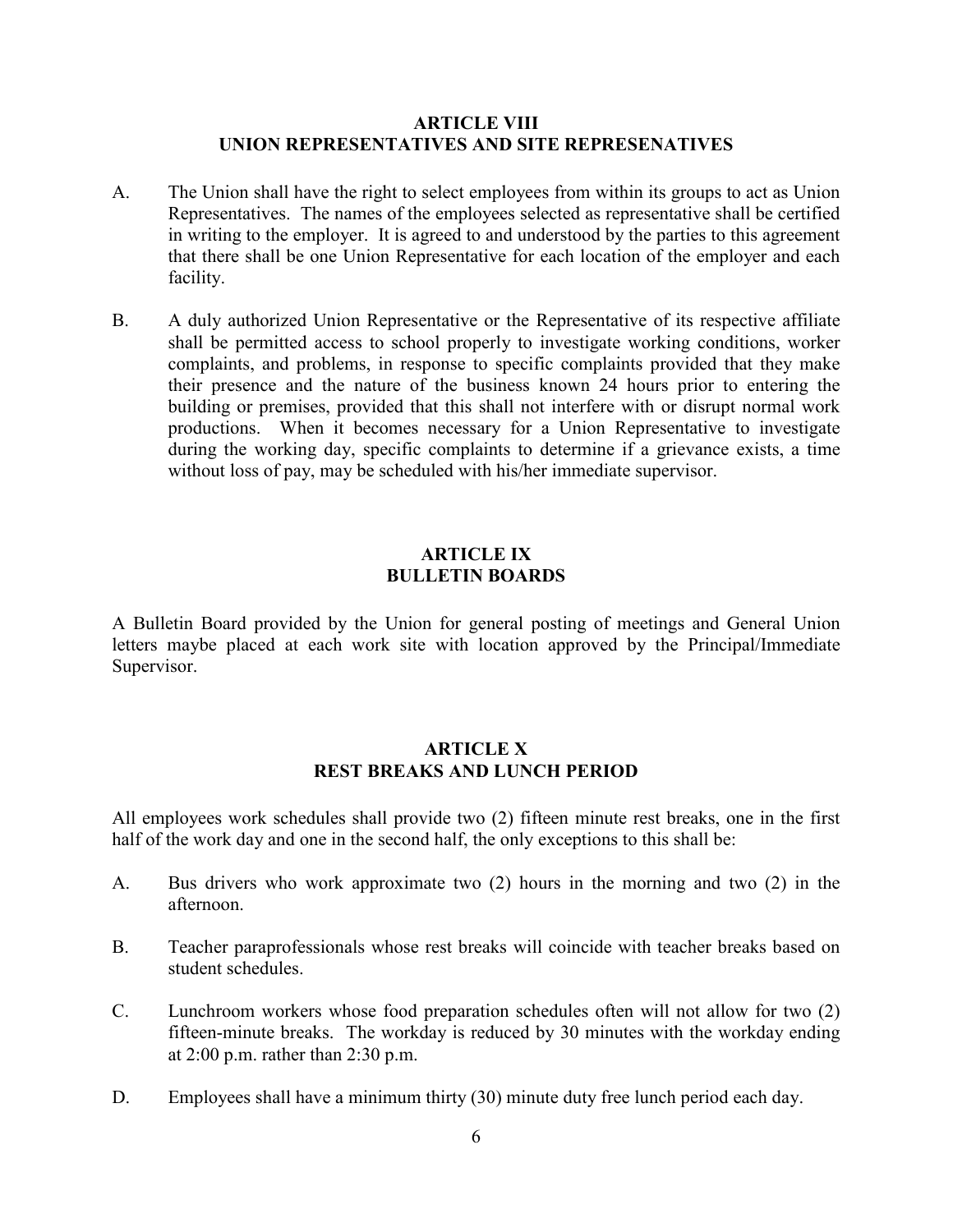#### **ARTICLE XI WORK RULES**

- A. Except as this agreement shall hereinafter otherwise provide, all written terms and conditions of employment in effect at the time this agreement is signed, as established by the rules, shall continue to be so applicable.
- B. Union will be given the opportunity to discuss any proposed rule change prior to being adopted by the Board, except in case of an emergency.
- C. The employer further agrees to furnish each employee in the bargaining unit with a copy of this contract and his/her job description. New employees shall be provided with a copy of his /her job description at the time of employment.
- D. Detailed work schedules and procedures in accordance with job description for each classification adopted by the School Board shall be explained to each employee by his/her immediate supervisor. Such work schedules shall be strictly adhered to by the employee.
- E. All employees shall sign in and out of their respective work site: starting and ending of work day, and at any time they leave the work site during the day: except that bus drivers shall sign in upon completion of the morning run. During the work day the employee must also have the approval of his/her immediate supervisor or his/her designee and give reason for departure.
- F. All personnel shall participate in all district in-service related to their job responsibility as determined by their immediate supervisor.
- G. All personnel shall remain at their workstations, be actively engaged in their prescribed work, refrain from doing any personal work and making or receiving any personal calls or visitors.
- H. When emergencies arise, an employee may be granted permission to leave the work site by his/her immediate supervisor. Such time missed must be made up when not covered by leave.
- I. Any employee who takes leave without proper notification as prescribed in School Board Policies shall be charged personal leave for such time and be subject to discipline up to and including termination.
- J. Any employee who reports to work late shall be given a warning by his/her immediate supervisor. On the third such tardy an official reprimand shall be given to said employee. Upon the fourth such tardy the employee shall be docked one-half (1/2) days pay and be subject to discipline up to and including termination.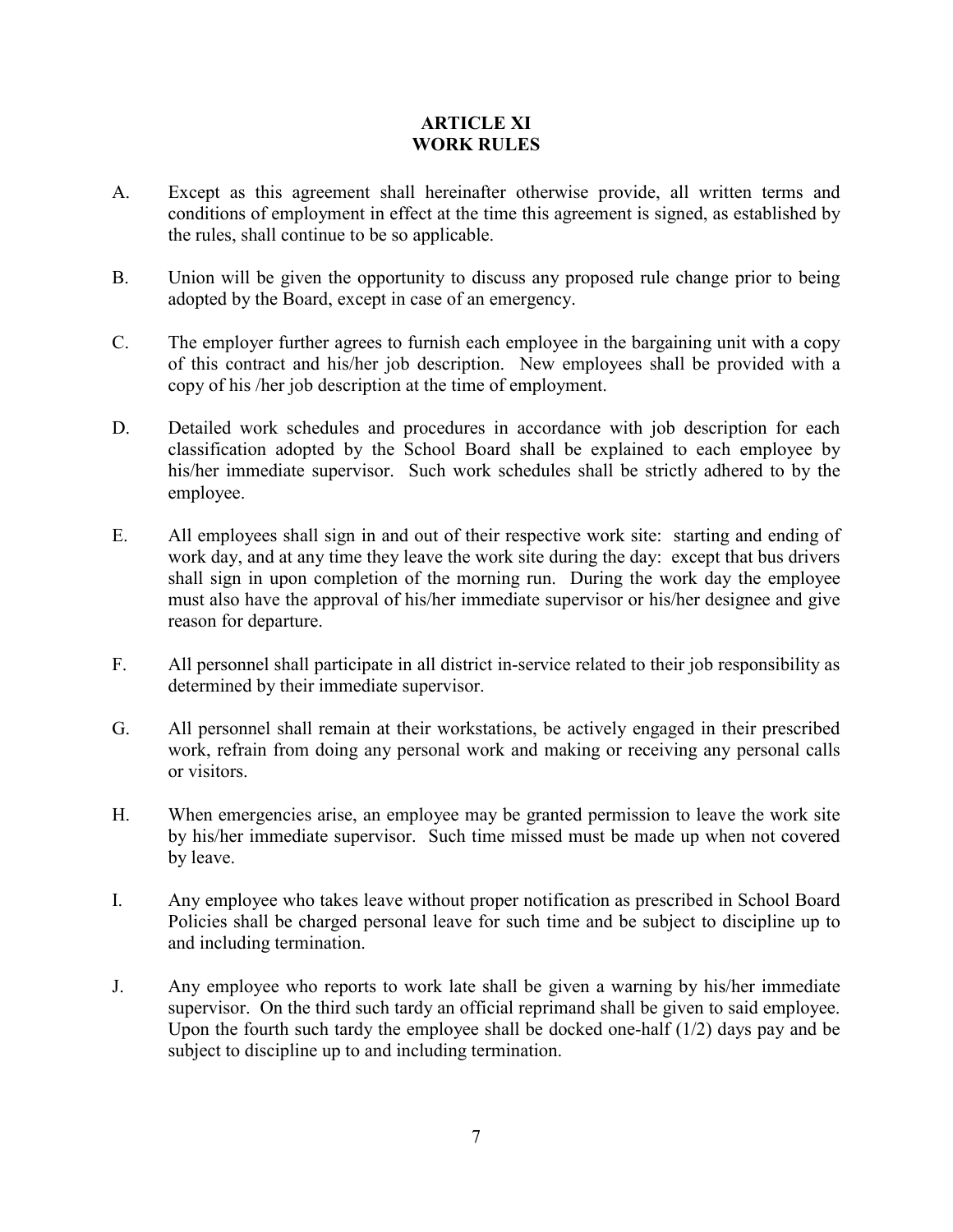K. Any employee requiring a substitute (bus driver, custodians, lunchroom workers, paraprofessionals) who does not report to work by 15 minutes after the beginning of the workday, a substitute shall be called and the employee will be docked a half days pay. If the employee does not notify the principal or immediate supervisor one hour before midpoint of the workday that he/she will report for the afternoon session, he/she will be docked a full days pay.

#### **ARTICLE XII SENIORITY RECOGNITION**

- A. Transfers Transfers within the unit, including transfers from one facility to another and working hours shall normally be covered by classification seniority and job qualifications. The opportunity to transfer shall be offered to employees in seniority order, commencing with the most senior to the least senior employee. In the event that no employee volunteers to transfer, the position or positions may be filled by assigning the lowest person on the classification seniority list with necessary job qualifications. Exceptions to this seniority process may be made in those instances where it is mutually determined to be in the best interest of both the employer and the employee, failure to observe the procedures outlined above, in cases where it is not mutually agreed upon, or any other arbitrary transfers shall be grievable, under the grievance procedures set forth in the agreement. Positions to be filled by transfers will be advertised (internal) for a minimum of ten working days.
- B. Vacation Choice of vacation periods and days off shall normally be based on classification seniority within the work units.

#### **ARTICLE XIII PROMOTIONSAND TRANSFERS**

All promotions (or transfers outside the current classification) to positions within this bargaining unit shall be accomplished in the following manner:

- A. Advertisement will be for a minimum of ten working days. Preference will be given to current members of the Unit who meet the qualifications for the position and have a satisfactory evaluation.
- B. Anyone who wants to apply for a position must do so in writing by completing an application form and submitting it to the district personnel office prior to the deadline.
- C. Criteria to be considered for selection includes, but is not limited to, the following:
	- 1. Length of service in the district.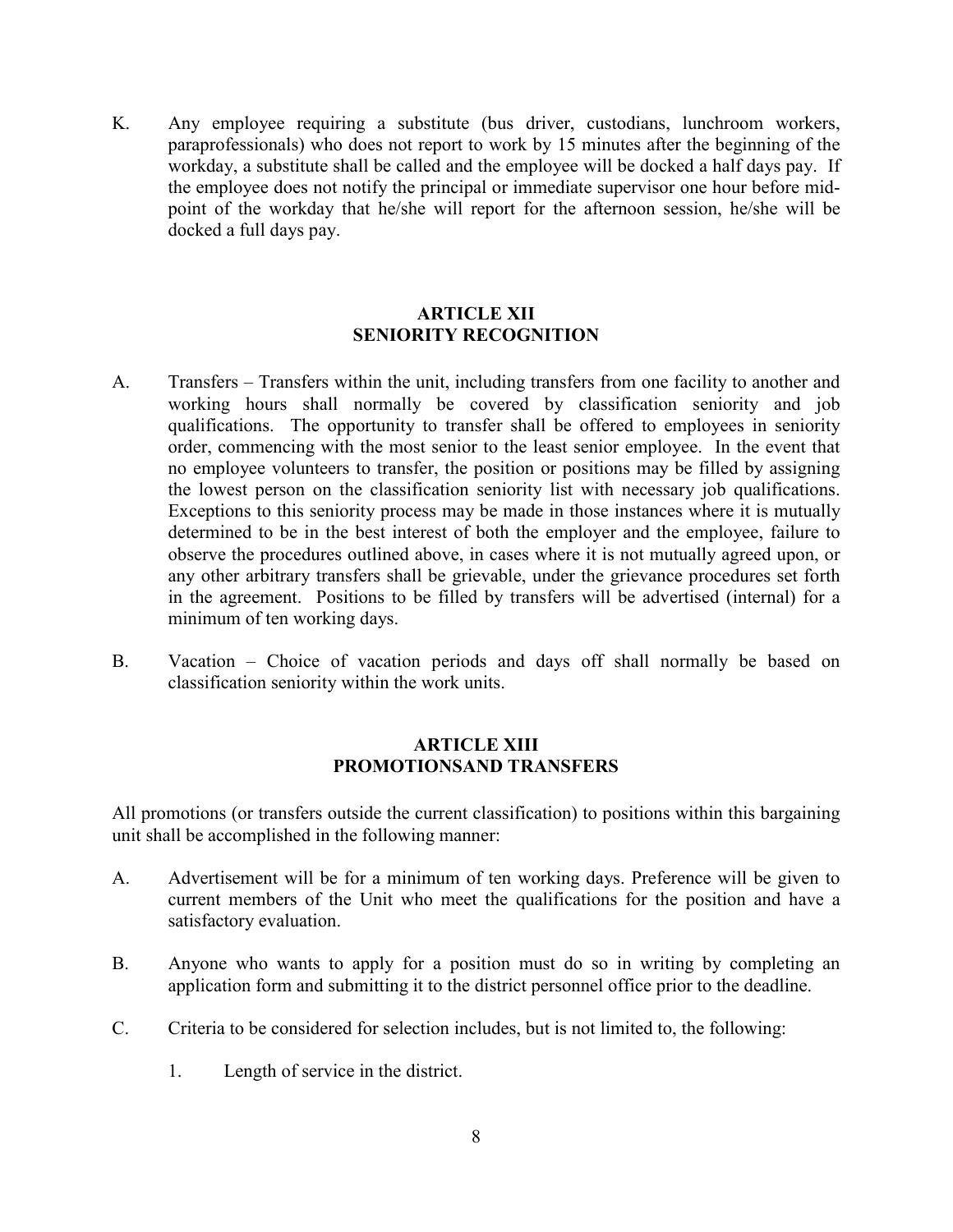- 2. Qualifications (All applicants will be considered based upon the same qualification standards. Where the level of qualifications possessed by individuals are equal, preference will be given to current employee.)
- 3. Length of service within class, i.e. school food service, clerical, etc.
- D. Every employee, regardless of position, shall have the opportunity to apply for any position. Discrimination on the basis of race, national origin, sex, handicap, or marital status is prohibited.

#### **ARTICLE XIV PROBATIONARY PERIOD**

- A. An employee who has completed six (6) months of continuous service (which may be extended by mutual consent of the Board and Employee) shall be considered a permanent employee. The months of June, July and August will not be used to compute the probationary period for 10-month employees.
- B. An employee on permanent status may be dismissed or not re-employed for good cause.

#### **ARTICLE XV DISCIPLINE**

Disciplinary actions which could result in suspension and/or dismissal will be for good cause and pursuant to State Board Rules and Florida Statues.

# **ARTICLE XVI OVERTIME**

- A. It is agreed to and understood by the parties to this agreement that employers with position classification as herein specified, will work necessary overtime in cases of emergency as determined by the immediate supervisor and/or District Superintendent. Such overtime shall be compensated at the rate of one and one-half times the regular hourly rate of pay after the regularly scheduled workday. Saturday, Sunday and holiday overtime will be paid only after authorization form is properly completed and a copy given to the employee prior to such overtime assignment.
- B. It is agreed and understood by the parties to this agreement that: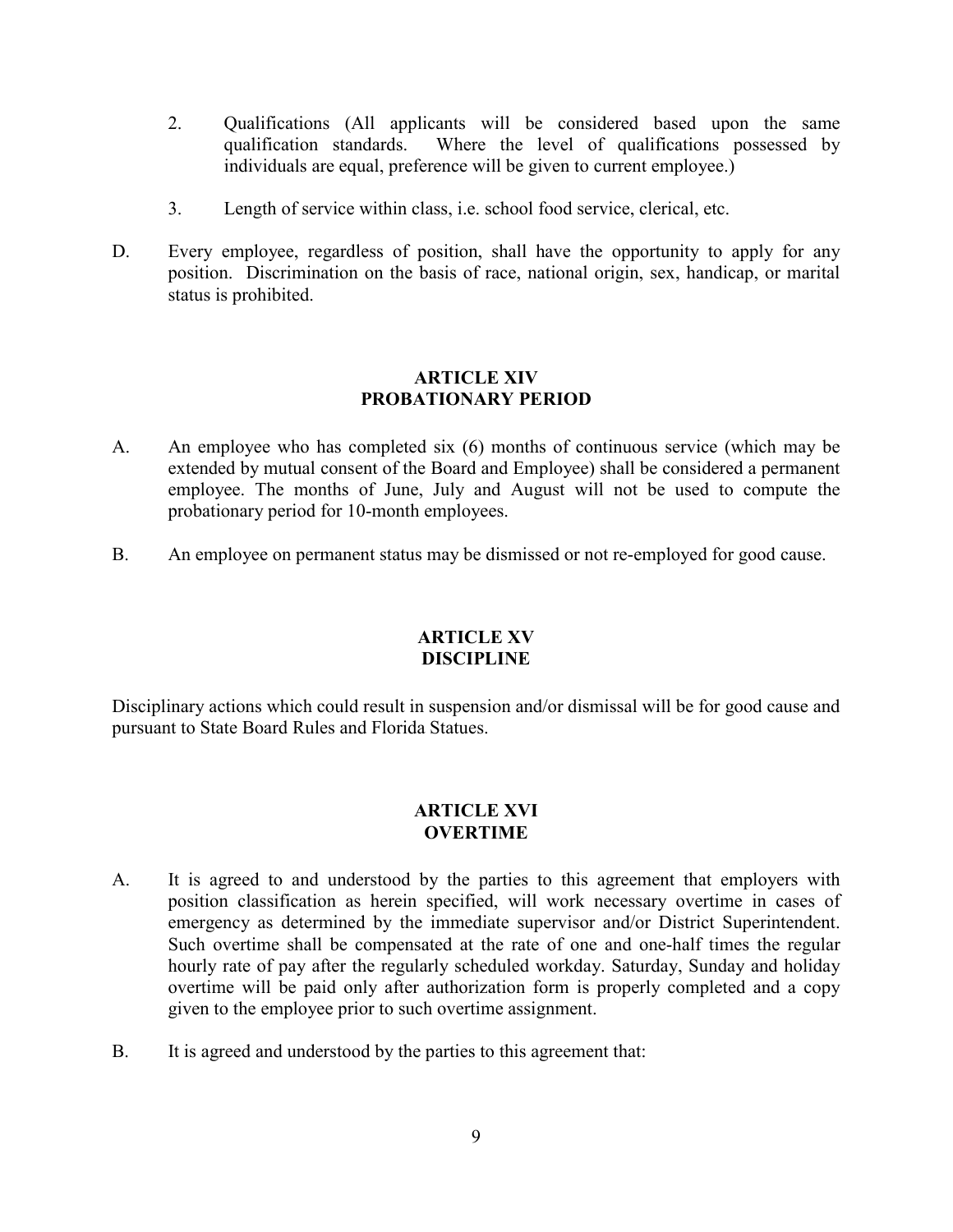- 1. The standard work week commences at 12:01 a.m. of each Monday and ends at 12:00 (midnight) the following Friday.
- 2. The standard number of working hours during any standard workday shall not exceed 8 hours a day.
- 3. The standard number of working hours during any standard workweek shall not exceed forty (40) hours.
- 4. No employee shall receive compensatory time unless by mutual agreement between the employee and supervisor, (it is understood and agreed that compensatory time is calculated at the rate of time and a half).

# **ARTICLE XVII SICK LEAVE**

- A. Regular full-time non-instructional personnel shall earn one (1) day sick leave for each month of employment. Sick leave shall be cumulative from year to year. No limit shall be placed on the number of days an employee may accumulate.
- B. Any employee, upon the request of the immediate supervisor, shall verify sick leave with Doctor's excuse up to five days. Thereafter, a Doctor's excuse is mandatory.
- C. Non-instructional personnel who are unable to perform duty because of illness (or death) of Father, Mother, Sister, Husband, Wife or Child, or other close relative, and has to be absent from work shall be granted leave of absence for sickness by the Superintendent in accordance with Florida Statutes 1012.61.
- D. Any non-instructional employee, who finds it necessary to be absent from his position, as prescribed herein, shall notify the Superintendent or someone designated by him before his absence of as soon as possible during emergencies. Any member of the noninstructional staff, before receiving compensation for sick leave, must complete and file, with his/her immediate supervisor an adopted sick leave form and medical certificate if required.
- E. Full-time employee shall be credited with four (4) days of sick leave as of the first day of initial employment and shall thereafter be credited with one day of sick leave for each month of employment up to a grand total for the fiscal year of one day of sick leave for each month of employment. However, when an employee is terminated within the first year of employment with the School Board: that employee shall be docked a day's pay in the last paycheck of each day of sick leave taken which exceeds the number of months worked.
- F. Terminal pay for accumulated sick leave will be paid to any full time employee upon retirement from the District School Board. If termination of employment is by death of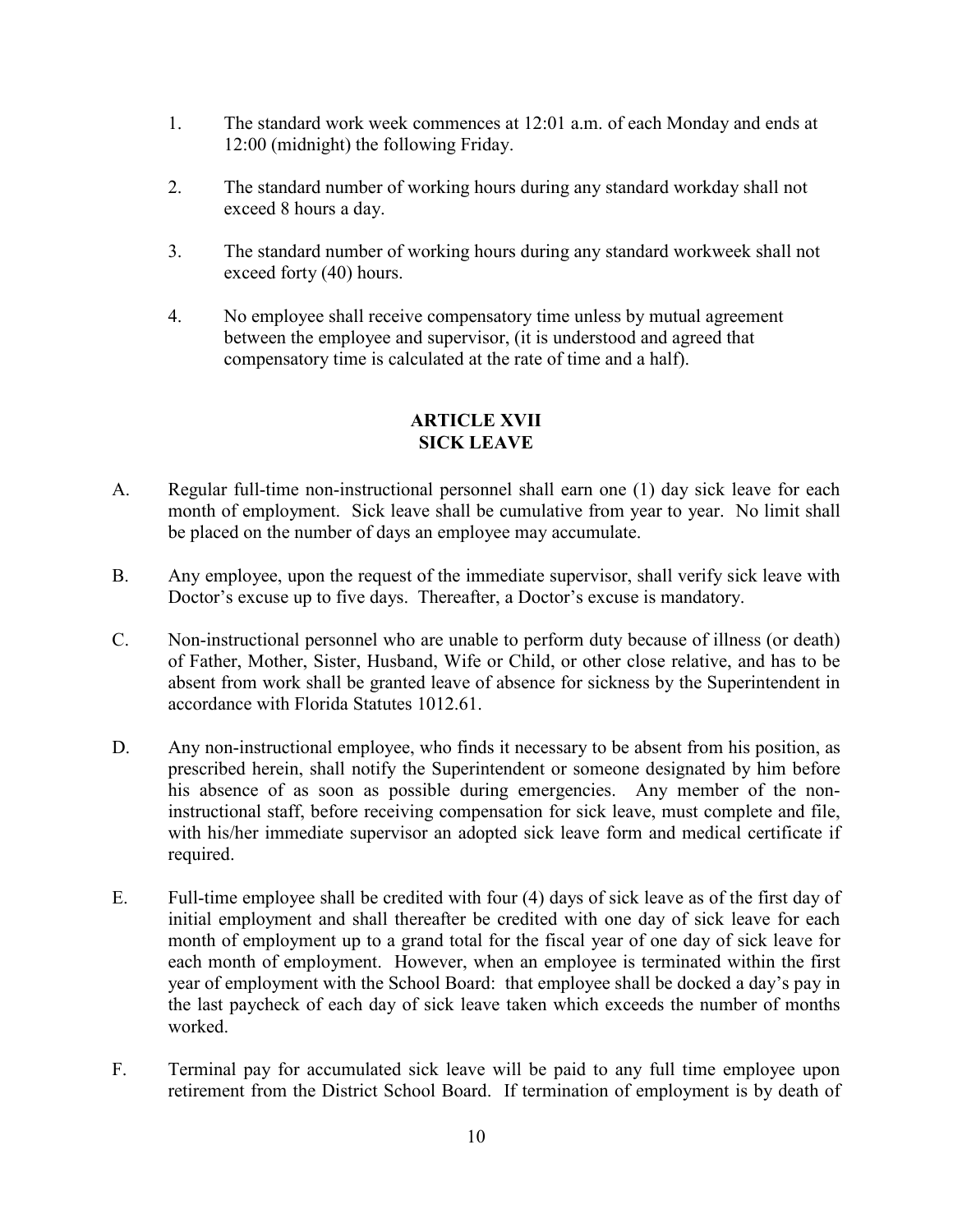employee, any terminal pay to which the employee may have been entitled may be made to his or her beneficiary, however, such terminal pay shall not exceed an amount determined as follows:

- 1. During the first three 5 years of service, the daily rate of pay multiplied by 35 percent times the number of days of accumulated sick leave.
- 2. During the next three 5 years of service, the daily rate of pay, multiplied by 40 percent times the number of days of accumulated sick leave.
- 3. During the next three 5 years of service, the daily rate of pay multiplied by 45 percent times the number of day's accumulated sick leave.
- 4. During the next  $5<sup>th</sup>$  year of service, the daily rate of pay multiplied by 50 percent the number of days accumulated sick leave.
- 5. During and after the  $25<sup>th</sup>$  year of service the daily rate of pay multiplied by 100% times the number of days of accumulated sick leave. F.S. 1021.61 attached.
- G. Beginning in the 2019-2020 school year, an employee shall be permitted to receive payment for unused accrued sick leave that is earned for the current year and which is unused at the end of the year. Payout shall be based on the employee's daily rate of pay multiplied by 80%. The request for payout must be made in writing no later than May  $1<sup>st</sup>$  and will be disbursed on or before June  $30<sup>th</sup>$ . The employee's available sick leave balance will be reduced by the number of days paid in the sick leave payout.

#### **ARTICLE XVIII ILLNESS OR DISABILITY OCCURRING DURING VACATION PERIODS**

Should an employee on vacation become sick or injured, his department shall charge such period of sickness or disability to sick leave provided the employee notifies his/her immediate supervisor as soon as possible as the time of such illness or disability and furnishes upon his/her return a written report of attending physician confirming such sickness or disability.

#### **ARTICLE XIX INSURANCE**

- A. The Board shall provide 85% of the cost of the prevailing single subscriber premium for a comprehensive group health/hospitalization health insurance policy.
- B. Employees shall be provided, without cost to the employee, a group term life insurance policy of at least \$25,000 to be paid to the appropriate designated beneficiary.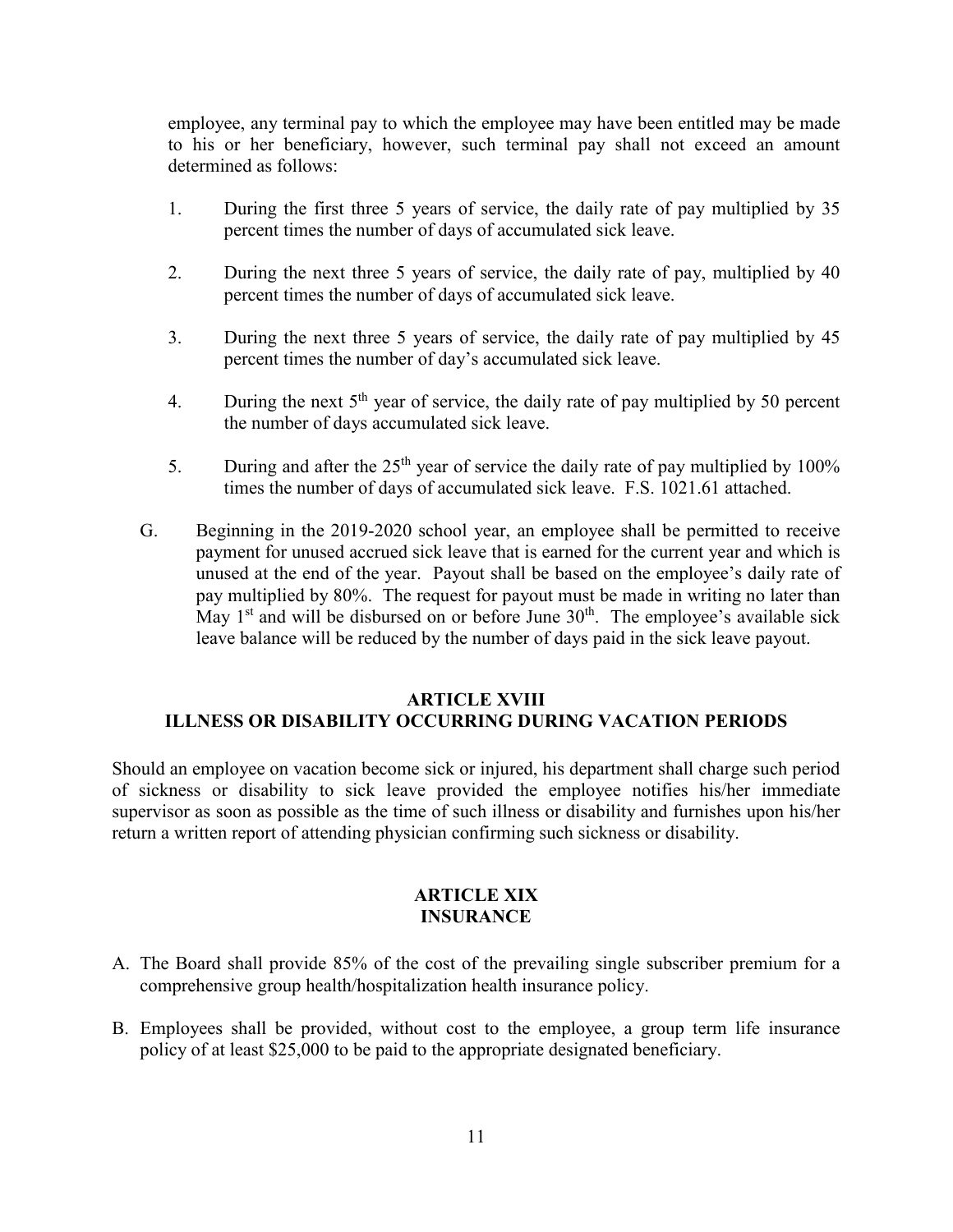#### **ARTICLE XX PAY PLAN**

The pay schedule negotiated in this agreement and ratified by the parties shall be strictly adhered to and each employee shall be paid in accordance with the pay schedule. Initial placement on the schedule shall be based on experience in the area as determined at the time of employment. The salary schedules are in Appendix B.

#### **ARTICLE XXI LAYOFFS**

When a shortage of funds or work, or a material change in the duties or organization of a department necessitates that employees be laid off, the following procedures will be followed:

- A. The Employer agrees to provide a layoff list to the Union at least five (5) days before any action is taken.
- B. Layoffs shall be accomplished without prejudice.
- C. Layoffs shall be by classification, with seniority in the district establishing the order of layoff.
- D. No new employee shall be hired to fill a permanent position until all qualified laid-off employees have been offered the position. Recall shall be by seniority in the District, providing laid off employee is qualified for the opening.

#### **ARTICLE XXII CONTRACTING AND SUBCONTRACTING OF PUBLIC WORKS**

During the term of this agreement, the employer shall not contract out or subcontract any public work performed by employees covered by this agreement that would eliminate a job classification.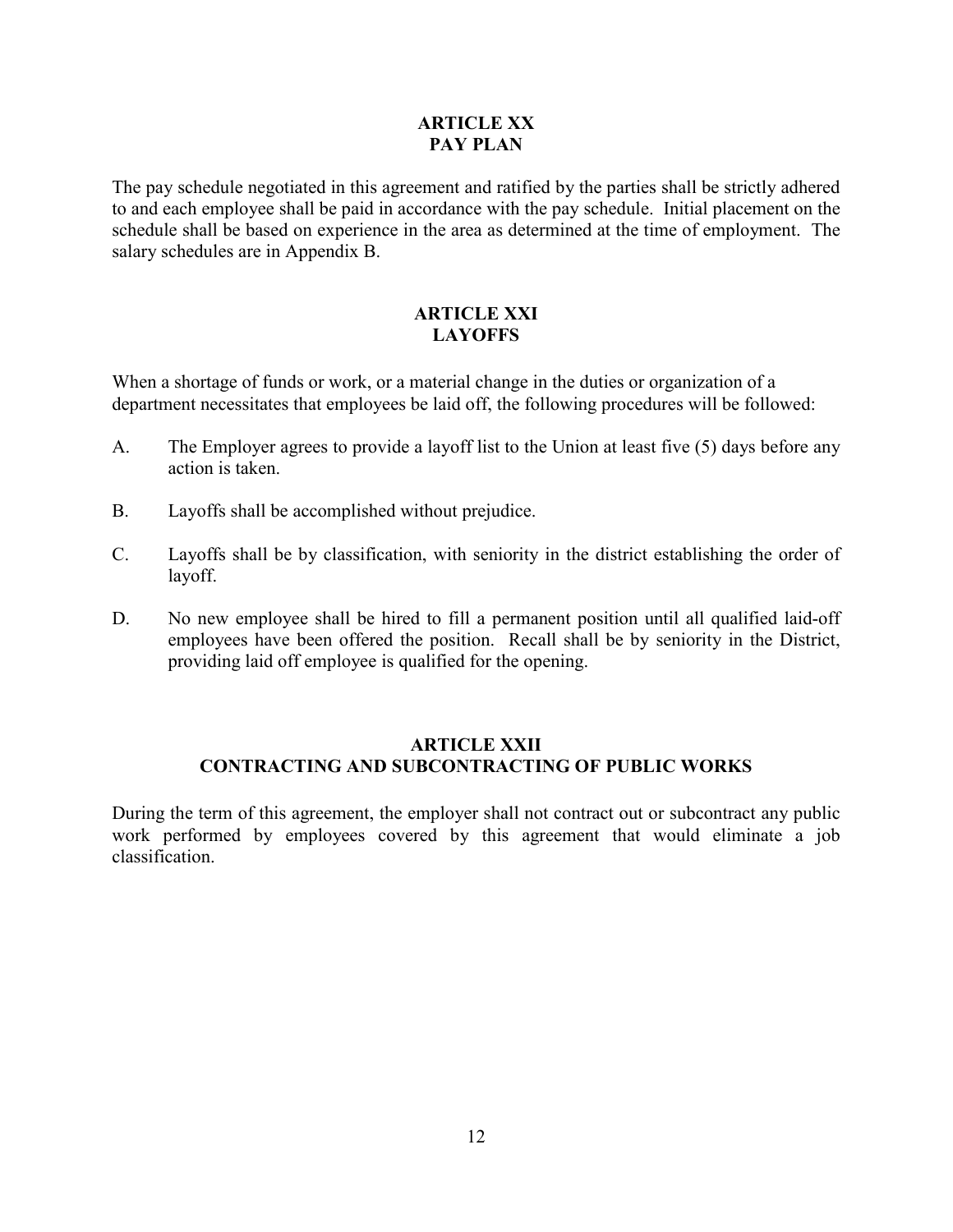#### **ARTICLE XXIII GENERAL PROVISIONS**

- A. The employer agrees that there shall be no disciplinary action of coercion against any employees because of Union Membership or Non-Membership.
- B. The parties to this agreement agree that there shall be no strike, walkout or work slowdown directly or indirectly sponsored by the Union or its membership and there shall be no lock-out of the employer during the period of this agreement.
- C. During the term of this agreement, any article or articles may be reopened by mutual agreement between the representatives of the Franklin Educational Staff Professional Association and the Board.
- D. A current copy of this Agreement shall be posted on the District website.

# **ARTICLE XIV SAVINGS CLAUSE**

- A. Except as this agreement shall thereinafter otherwise provide, all written terms and conditions of employment in effect at the time this agreement is signed as established by the rules, regulations, and/or policies of the Board in force on said date, shall continue to be so applicable.
- B. Should any part of this agreement or any portion therein contained be rendered or declared illegal, invalid, or unenforceable by Court of competent jurisdiction, or by the decision of any authorize Government Agency, such invalidation of such part or portions thereof. In the event of such occurrence the parties agree to meet immediately, and if possible to negotiate substitute provisions for such a parts or portions rendered or declared illegal or invalid. The remaining parts and provisions of this agreement shall remain in full force and effect.
- C. Any delays in the signing of this agreement after ratification by the Union membership and approval by the Employer shall not defer the implementation date as it affects the distribution of the benefits and provisions provided by this agreement.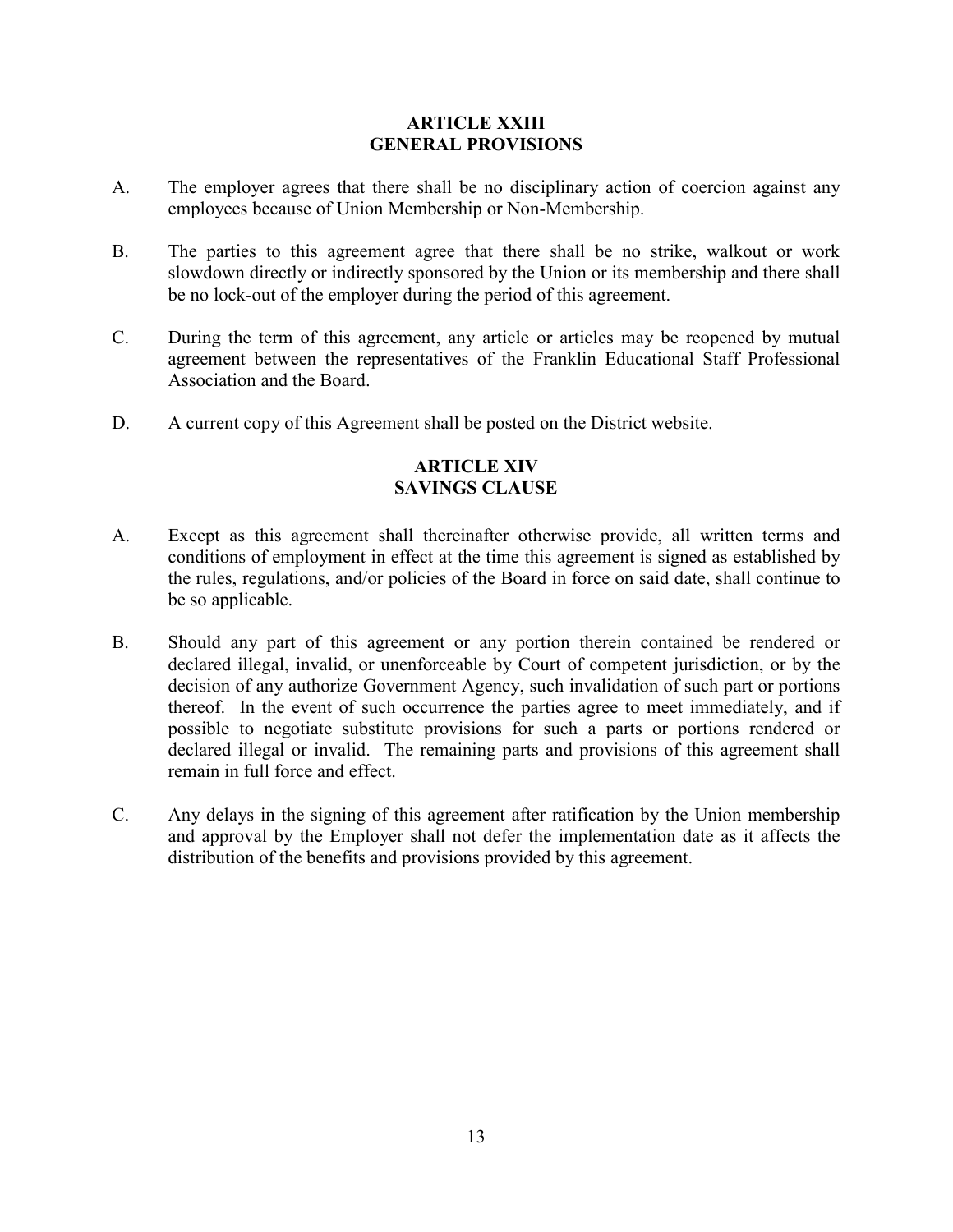#### **ARTICLE XXV PAID HOLIDAYS**

A. The following paid holidays shall be recognized for all twelve (12) month employees. Employees will be eligible for these holidays when they occur during their work contract.

Martin Luther King Day Memorial Day Independence Day Labor Day Wednesday before Thanksgiving Thanksgiving Day Friday after Thanksgiving

Seven (7) days during Christmas-New Year period of which Christmas and New Year will be counted in the fourteen  $(14)$  days.

- B. Thanksgiving, Friday after Thanksgiving, December 24 and December 25, and New Year's Day and Memorial Day will be recognized as paid holidays for ten (10) month employees covered by this agreement.
- C. If the holiday falls on Saturday, the immediately preceding Friday shall be a paid holiday. If a holiday falls on a Sunday, the following Monday shall be a paid holiday.
- D. Any and all additional paid holidays that the School Board may grant during the time of this agreement.

#### **ARTICLE XXVI SPECIAL ACTIVITIES PAY**

Custodians and food service workers working any special activity shall be paid at the rate of time and a half by the club/activity using the facility. The School Board is not responsible to make these payments but will require the club activity to agree to this as a condition to use the facility.

#### **ARTICLE XXVII AUTOMOBILE ALLOWANCE**

A designated employee at each site who is required to use his/her automobile for School Board business shall be compensated for such travel at the current rate established by the Board. Such mileage reimbursement shall not include routine travel to and from the employee's home and an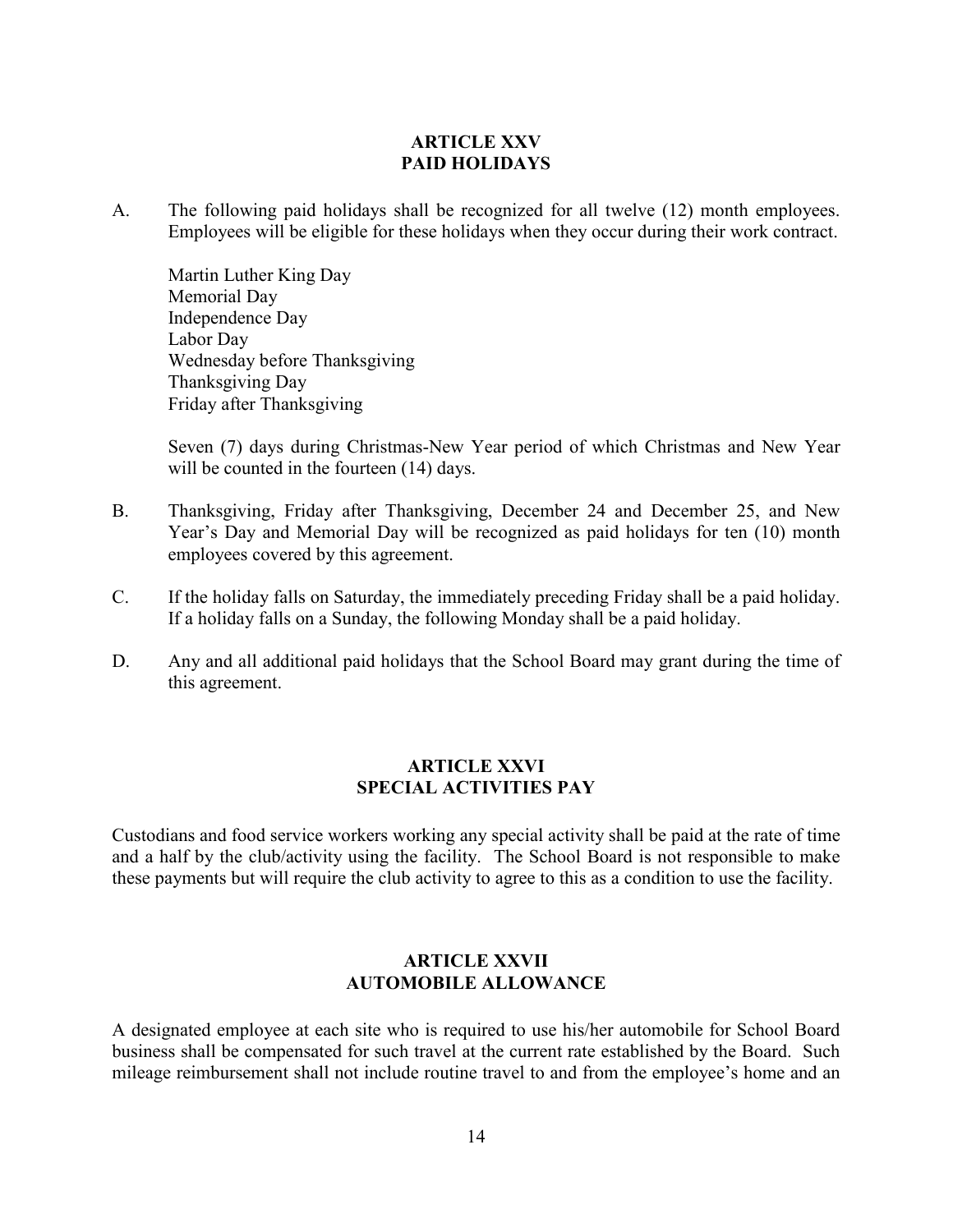assigned work location. Travel vouchers will be submitted quarterly. Travel reimbursement in the amount of \$15.00 or less will be submitted the following quarter.

#### **ARTICLE XXVIII OTHER PAID LEAVE**

#### A. Personal Leave

Each member of the educational staff employed on a full-time basis shall be entitled to accumulate sick leave as provided by Florida Statute 1012.61. Each member of the instructional staff is permitted to be absent up to six (days) each year for personal reasons. Such absences shall be charged only to sick leave and leave for personal reason is noncumulative. Personal leave may not be used to conduct union business or for any activity which will result in taxable income. Personal leave will be applied for on a form provided by the Board, the reason given shall be: *This leave request is not a violation of the collective bargaining agreement.* Personal leave request will be filed twenty-four (24) hours in advance, except in cases of an emergency. Immediate supervisors may restrict such leave to 10% of the staff on a given day. It is understood that the supervisor may deny request for personal leave the day preceding or following a holiday, or other critical date (FCAT testing date, for example), when the employee's presence may be in the best interest of the school district.

#### B. Association Leave

Up to twenty (20) days shall be available, collectively, for representatives of the Association to attend conferences, conventions or other activities of the local, state and national conventions or other activities of the local, state and national affiliated organizations. Such leave shall be approved in advance by the principal. The Board shall pay the salary and benefits upon receipt of documentation verifying activities which are a direct representational nature, including but not limited to collective bargaining grievance and membership representation.

#### C. Bereavement Leave

In the event of a death of a member of the immediate family (parent, spouse, child, grandparent, grandchild, sibling), an employee shall be granted up to three (3) days of paid leave upon request. Bereavement leave is of a special nature and may not be deferred or converted to any other purpose. It is not charged against any other leave account. Application shall be made to the Superintendent and granted by the Superintendent or his/her designee, in advance whenever possible. The employee will not be paid bereavement leave for days not scheduled to work. In order to honor a request for bereavement leave, employees are required to attach a copy of the obituary or other satisfactory document to the leave request form and details about the relationship may be required by the Superintendent**.**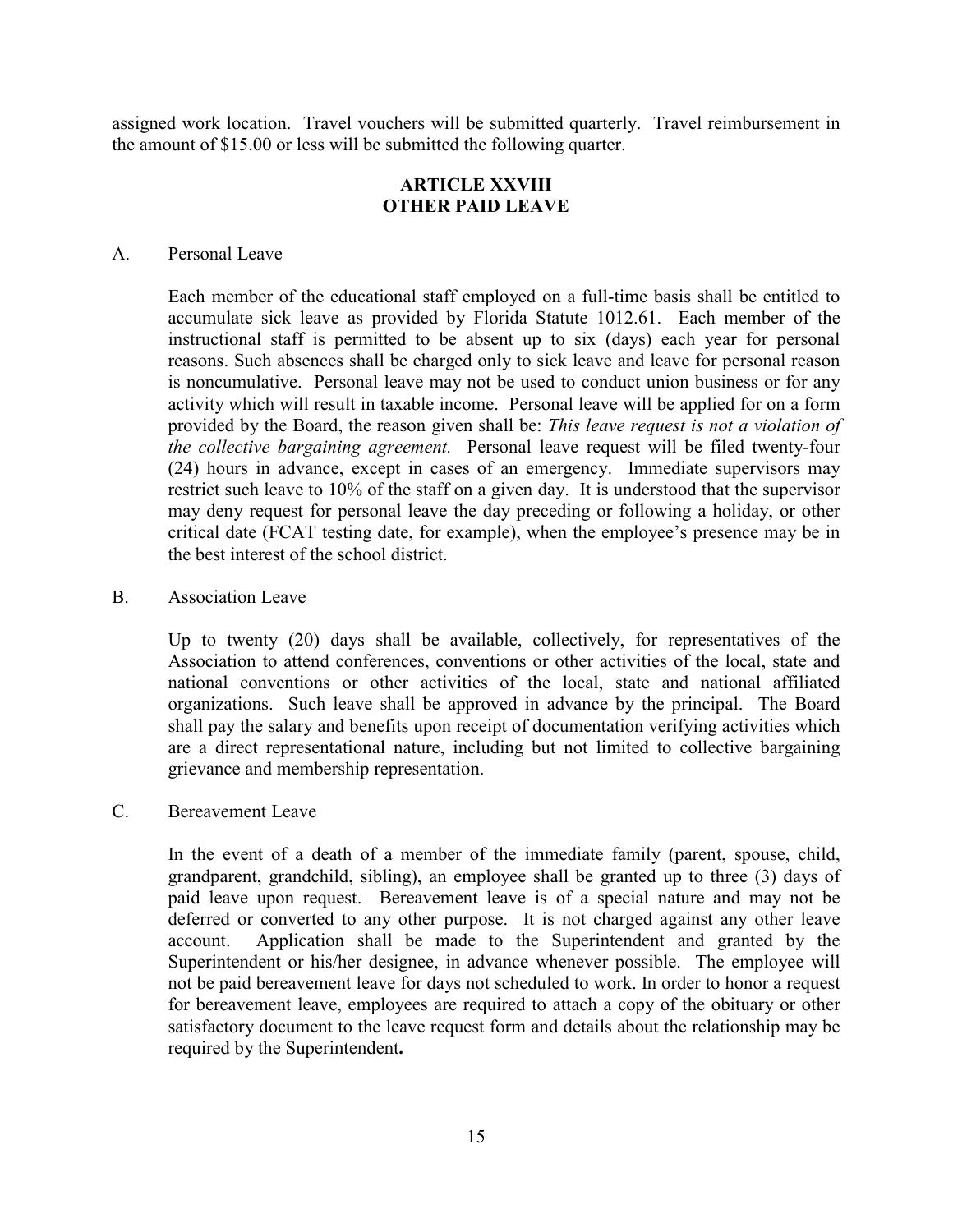# **ARTICLE XXIX ANNUAL LEAVE**

- A. All non-instructional personnel employed on a 12-month basis shall be entitled to annual leave cumulative from year to year in accordance with Florida Statutes.
- B. The annual leave allowances shall be one (1) work day per month for employees who have not been employed in Franklin County for five (5) years; one and one-fourth  $(1 \frac{1}{4})$ work days per month of for employees who have been employed in Franklin County more than five (5) years but less than ten (10) years; one and one-half (1  $\frac{1}{2}$ ) work days per month for employees who have employed in Franklin County more than ten (10) years; one and three-quarter  $(1 \frac{3}{4})$  days per for employees who have been employed in Franklin County more than fifteen (15) years. Credit for annual leave will be posted as of the last day of each month. Annual leave for an individual shall be scheduled so there will be a minimum disruption of the school system. All personnel may carry forward from year to year accumulated annual leave up to a maximum of forty (40) days, F.S. 1012.22 (2)
- C. 12-month employees, upon request, shall be permitted to cash out up to 5 days of unused accrued annual leave at the end of the year. The request to cash out must be made in writing no later than May  $1<sup>st</sup>$  and will be disbursed on or before June  $30<sup>th</sup>$  of the same year.

#### **ARTICLE XXX TEMPORARY DUTY FOR SCHOOL ADVISORY COMMITTEE MEMBERS**

Educational support personnel representatives who serve, as members of the School Advisory Committee (SAC) will be given temporary duty leave to attend SAC meetings held during work hours.

# **ARTICLE XXXI SICK LEAVE**

Sick leave shall be earned, donated, and used in accordance with School Board Policy 4430.03.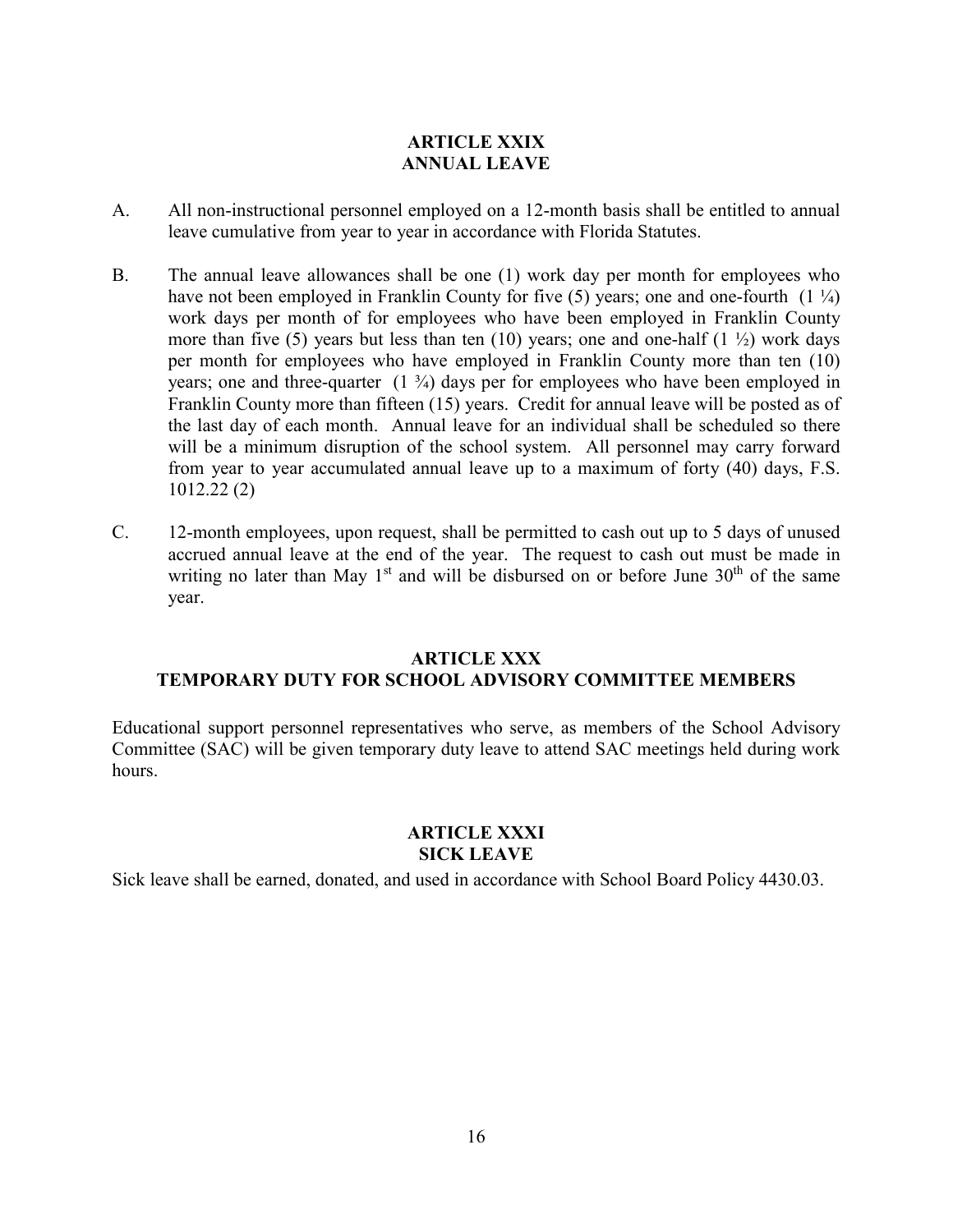#### **ARTICLE XXXII EMPLOYEE EVALUATION**

The parties recognize that the evaluation of the performance of all employees is the responsibility of the administration. The evaluation process is designed to assess and communicate performance effectiveness, to aid in improving performance of assigned duties and, if necessary, to develop a performance improvement plan to assist in addressing deficiencies for the employee whose performance is not satisfactory; the process is not to be used as a punitive measure.

The following guidelines shall be used in the evaluation process:

- A. Annual Evaluation.
	- 1. An employee's performance shall be evaluated at the end of an employee's service in a probationary period, unless the employee has been dismissed during the probationary period and annually. The period covered by the annual evaluation shall ordinarily coincide with an employee's school year/fiscal year contract.
	- 2. Employees shall be provided copies of the annual evaluation form and a description and explanation of the evaluation process to be used, including the period of employment to be covered by the evaluation, no later than 30 days after the beginning of the evaluation period.
	- 3. The supervisor/evaluator shall schedule a meeting with the employee to discuss the evaluation no later than 10 days after the completion of the evaluation.
	- 4. The supervisor/evaluator and employee shall sign and date the evaluation form that will be placed in the employee's personnel file. The signature of the employee indicates only that the evaluation form has been discussed with the employee and does not imply that the employee agrees with the evaluation. The employee may attach written comment to the evaluation within ten days of signing it.
	- 5. The employee shall receive a copy of the written evaluation.
- B. Other Evaluations During the Evaluation Period.
	- 1. If a supervisor/evaluator determines during the evaluation period that an employee's performance needs to be improved, the supervisor/evaluator shall ordinarily meet with the employee to discuss such performance and to provide the employee with recommendations for its improvement.
- 2. If the employee's performance does not improve after a reasonable time, the supervisor/ evaluator may provide the employee with a "Performance Improvement Notice". Such notice may also be provided as an initial response to unsatisfactory performance that is sufficiently serious to warrant such a formal action, notwithstanding the provisions of paragraph B1 above.

In areas where the Superintendent determines the administrator is not qualified to evaluate the technical skills of an employee, a person deemed by the Superintendent to be qualified in that technical area will be utilized to evaluate said technical skills.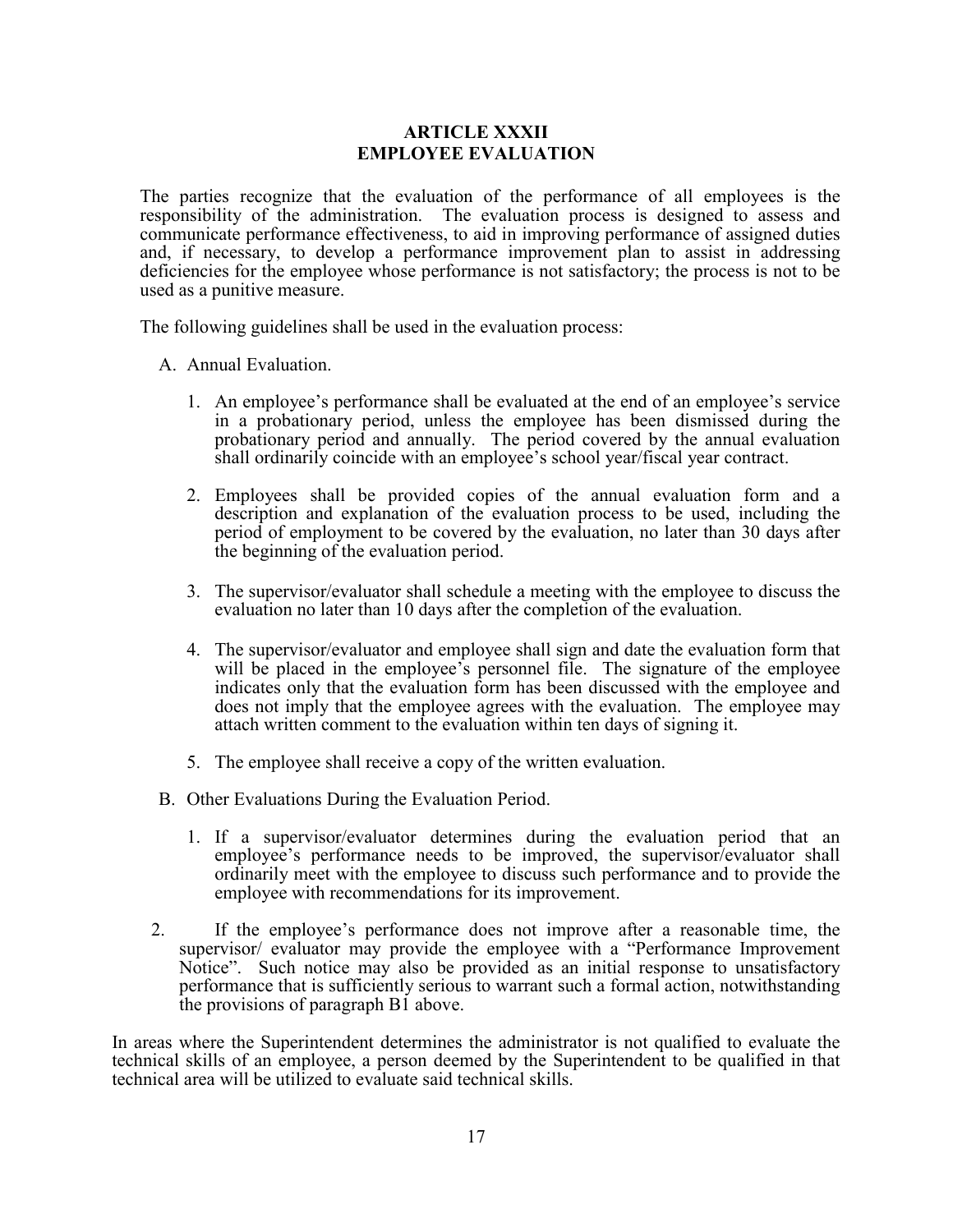# **TERMS OF AGREEMENT**

- This agreement shall continue until June 30, 2023. For the 2021-2022 school year, there A. are no limits on the number of items either party may bring to negotiations. In the 2022-2023 school year, contract may be re-opened, allowing each side to present up to one contract article plus salary and benefits and/or any negotiations necessary to accommodate changes in law.
- It is further understood that on or about February 1 of each year the parties shall meet to  $\mathbf{B}$ . begin negotiations on amendments to this agreement. This shall be negotiated in keeping with the rules and applicable law. However, during said term of this agreement, the provisions of the agreement shall continue in force and effect.

# **FRANKLIN EDUCATIONAL STAFF** PROFESSIONAL ASSOCIATION

# FRANKLIN COUNTY SCHOOL **BOARD**

President

 $\label{eq:11} \begin{array}{ccc} \mathcal{B}^{\prime} & & \mathcal{B}^{\prime} & \mathcal{B}^{\prime} \end{array}$ 

**Executive Director/and Association Negotiator** 

Chairman

Superintendent

**Board Negotiator** 

**Date Signed** 

**Date Signed** 

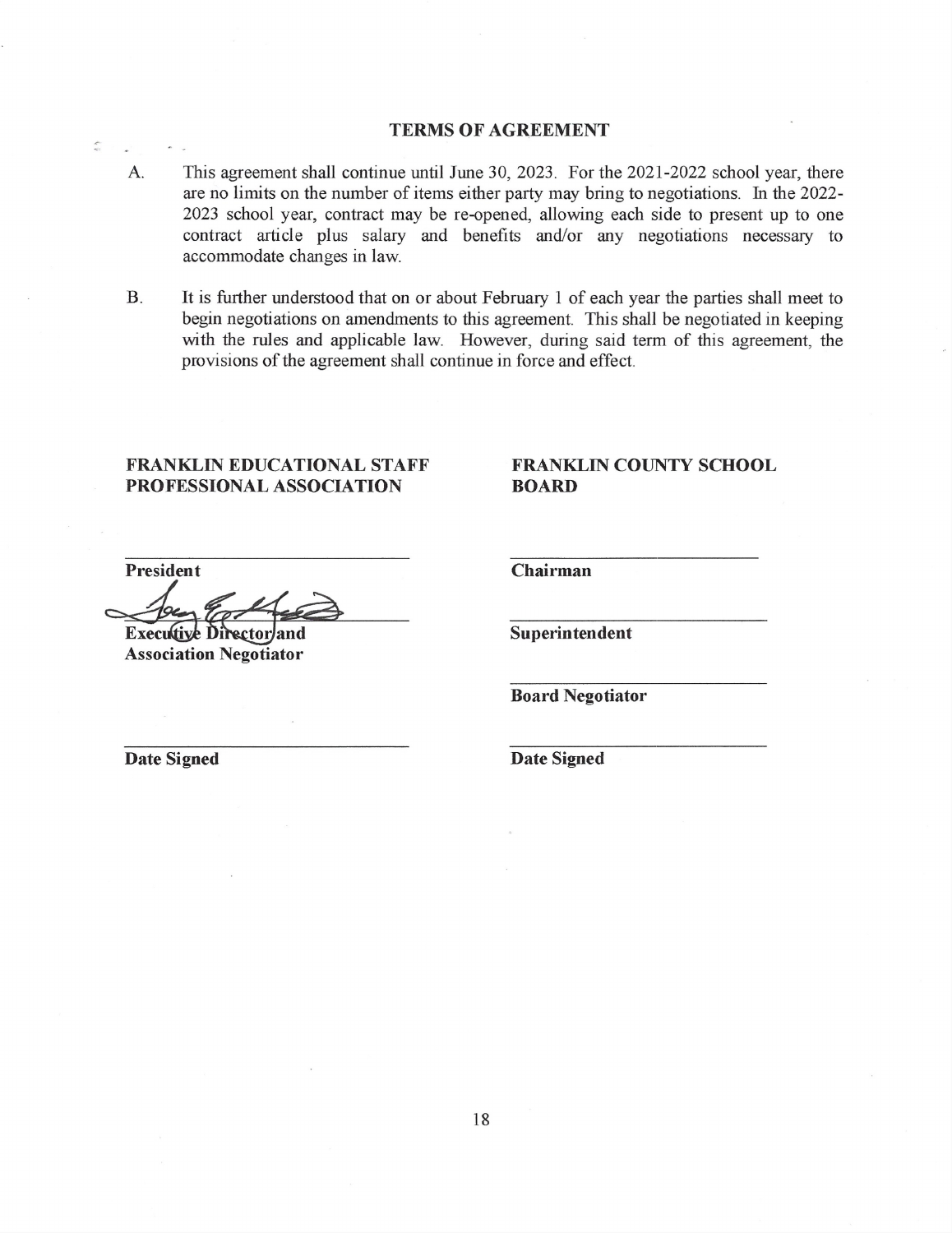# **APPENDIX A**

# **FRANKLIN EDUCATIONAL STAFF PROFESSIONAL ASSOCIATION GRIEVANCE FORM**

| Please circle Step STEP 1, 2, 3                       |      |
|-------------------------------------------------------|------|
|                                                       |      |
|                                                       |      |
| C. Statement of Grievance                             |      |
| D. Relief Sought                                      |      |
| Signature                                             | Date |
| E. Disposition of Immediate Supervisor                |      |
| Signature                                             | Date |
| Immediate Supervisor<br>Copy:<br>Copy:<br>Association |      |

Copy: Grievant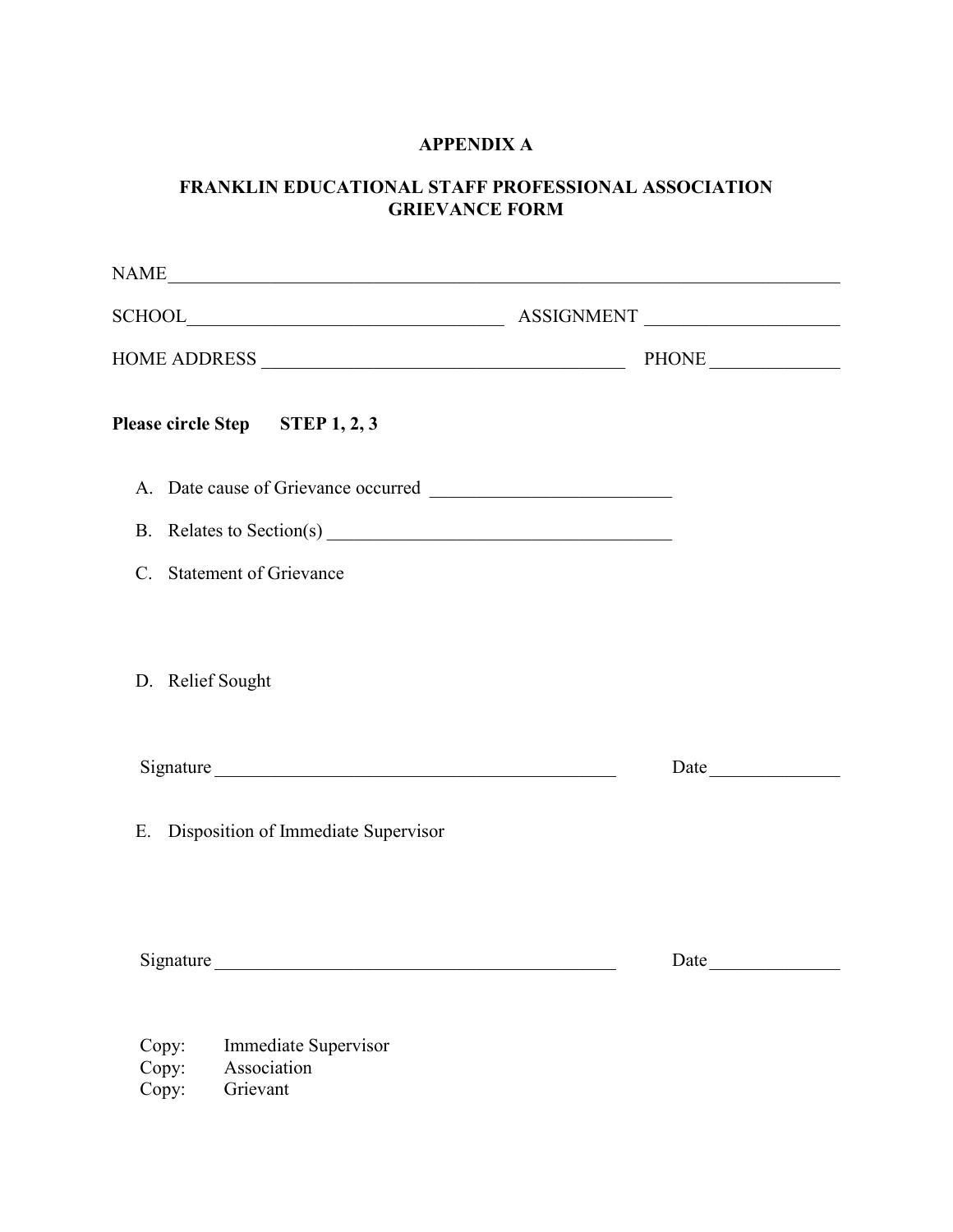#### **APPENDIX B**  FRANKLIN COUNTY SCHOOL DISTRICT DIFFERENTIATED PAY PLAN FYE 6/30/21

In accordance with Florida Statute1012.22 (1) (c) (4), the Franklin County School Board adopts the following supplements and pay plan for differentiated pay for instructional personnel, noninstructional personnel, and school-based administrators. The differentiated pay is based on district-determined factors, including, but not limited to, additional responsibilities, school demographics, critical shortage areas, and level of job performance difficulties.

#### **INSTRUCTIONAL AND SCHOOL BASED ADMINISTRATIVE EMPLOYEES**

A. **Additional Responsibilities** – Each School Principal will determine the staff needed to perform additional responsibilities and will provide the list to the Superintendent's office.

B. **School Demographics** – (SUGSD) Instructional staff working at a school where 90% of the students qualify for free lunches will receive a supplement of \$75. The free rate for each school will be determined on date certain during FTE Survey 3 by the Food Service Coordinator and will be based on the percentage of students who qualify via direct certification and/or completed free/reduced lunch applications. This rate does not include the status of the school based on community eligibility, but the specific number of students who would qualify for free lunch outside the community eligibility calculations. The multiplier rate of 1.6, from the Florida Department of Agriculture and Consumer Services, is used as a guaranteed rate for years 2014/15 – 2017/18. Instructional staff who has worked at the school 196 days during the school year will receive the supplement by June 30 of that year.

C. **Critical Shortage Areas** (SU251) – A \$2,000 supplement shall be paid to each Instructional employee working in a critical shortage area as designated by the Franklin County School Board upon recommendation of the Superintendent. Local critical shortage areas are defined as (2) consecutive job postings with no applicants. The job postings will be monitored by the Human Resource Department and findings reported to the Superintendent.

D. **Level of Job Performance Difficulties** – Principals and Assistant Principals' salary is differentiated based on student enrollment, grade level of students, and number of extracurricular activities.

#### **INSTRUCTIONAL EMPLOYEE ADVANCED DEGREES**

The bachelor's schedule shall serve as the base pay scale for instructional staff. The incremental amounts below shall be added to the bachelor's schedule for each of the advanced degrees shown:

"Performance Pay" Advanced Degrees

| Masters' Degree     | SUY <sub>22</sub> | \$2,700 |
|---------------------|-------------------|---------|
| Specialist's Degree | SUY <sub>23</sub> | \$3,900 |
| Doctorate's Degree  | SUY <sub>24</sub> | \$5,200 |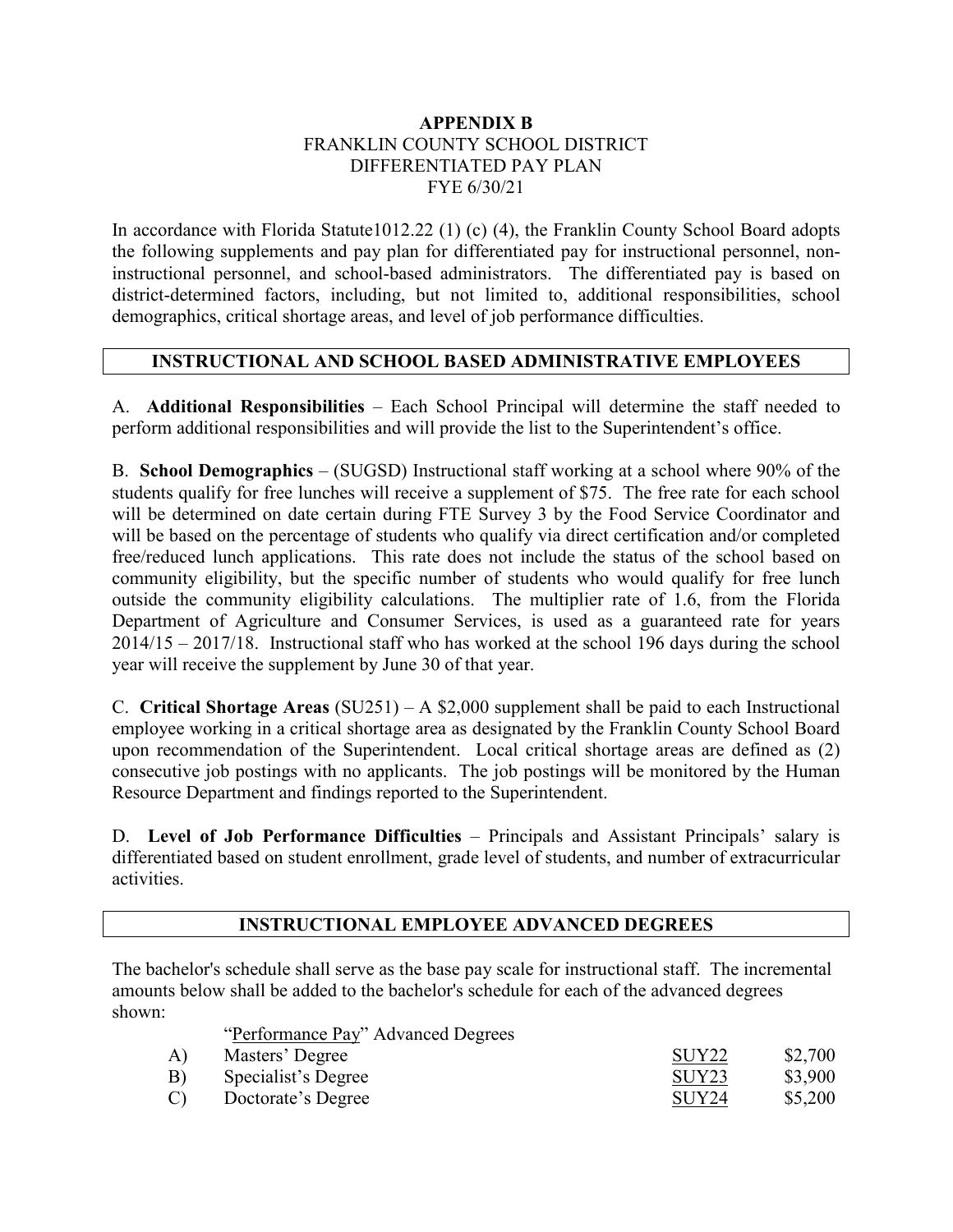| D)            | "Grandfathered" Advanced Degrees*<br>*For pay level refer to salary schedule in effect at date of hire                                                                                                                                                                          | <b>SUPAD</b>                           |                                        |
|---------------|---------------------------------------------------------------------------------------------------------------------------------------------------------------------------------------------------------------------------------------------------------------------------------|----------------------------------------|----------------------------------------|
|               | <b>SCHOOL BASED ADMINSTRATORS ADDITIONAL RESPONSIBILITIES</b>                                                                                                                                                                                                                   |                                        |                                        |
| A)            | School-based Deans (2)<br>With all required certifications met<br>1.<br>With all required certifications not met<br>11<br><b>INSTRUCTIONAL ADDITIONAL RESPONSIBILITIES</b>                                                                                                      | <b>SUB20</b><br>SUB <sub>21</sub>      | \$2,000<br>\$1,000                     |
|               |                                                                                                                                                                                                                                                                                 |                                        |                                        |
| A)            | Guidance<br>$K$ -7 <sup>th</sup> Grade<br>$\mathbf{i}$ .<br>ii.<br>$8th - 12th$ Grade                                                                                                                                                                                           | SUB <sub>25</sub><br>SUB <sub>26</sub> | \$800<br>\$1,500                       |
| B)            | Mentor/Peer Teacher<br>For satisfactorily serving as a peer teacher.<br>Requires approval and documentation of required mentoring hours.<br>Semester (for experienced teachers new to Franklin County)<br>1.<br>\$400<br>ii.<br>Full year (for inexperienced teachers)<br>\$800 |                                        | SUB <sub>29</sub><br>SUB <sub>30</sub> |
| $\mathcal{C}$ | Reading Supplement<br>A one-time supplement for any teacher who attains the Reading Endorsement or<br>certification in reading.                                                                                                                                                 | SUB31                                  | \$500                                  |
| D)            | Instructional Stipends (per day)                                                                                                                                                                                                                                                |                                        | \$110                                  |
| E)            | Tutoring -- Base salary hourly rate plus Advanced degree hourly rate                                                                                                                                                                                                            |                                        |                                        |
| F)            | <b>ESE Staffing Specialist</b>                                                                                                                                                                                                                                                  | SUB <sub>46</sub>                      | \$2,000                                |
| G)            | Math Coach                                                                                                                                                                                                                                                                      | <b>SUB48</b>                           | \$2,000                                |
| H)            | Alternative Education Teacher (3)                                                                                                                                                                                                                                               | <b>SUB80</b>                           | 667<br>\$                              |
| I             | Data Informed Scientist Supplement (3)<br>(Paid in equal partial payments June and October; Supplement terminates on October 29,<br>2021)                                                                                                                                       | SUB <sub>23</sub>                      | \$6,500                                |

# **GIFTED INSTRUCTIONAL ACTIVITY**

| Brain Bowl / Odyssey of the Mind |                            |                   |         |  |
|----------------------------------|----------------------------|-------------------|---------|--|
|                                  | HS – Brain Bowl            | SUB <sub>34</sub> | \$1,500 |  |
|                                  | $MS - Odyssey$ of the Mind | SUB <sub>50</sub> | \$1,500 |  |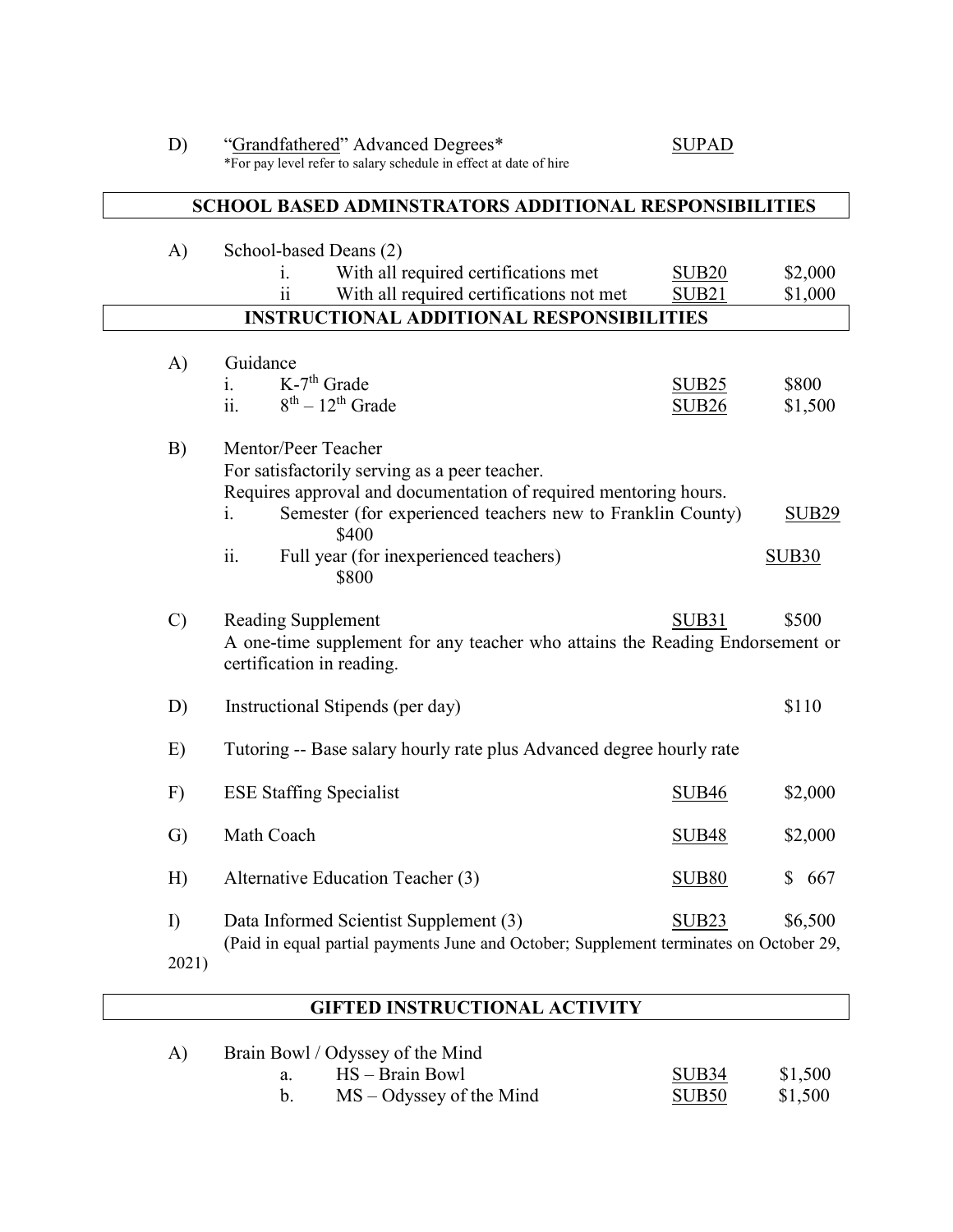# **NON-INSTRUCTIONAL EMPLOYEES ADDITIONAL RESPONSIBILITIES**

|    | CDA (if required for position)                                      | SUB <sub>70</sub> | \$525   |
|----|---------------------------------------------------------------------|-------------------|---------|
| B) | Lead                                                                | SUB71             | \$4,100 |
|    | Any paraprofessional that performs as a full-time classroom teacher |                   |         |

C) TEACH Early Childhood Scholarship Program Bonus SUB76 \$500 (One-time bonus of \$500 to employees who complete the TEACH Early Childhood Scholarship program toward Associate or Bachelor Degree in Early Childhood. TEACH is a scholarship program to assist Early Childhood employees who are working toward a degree in Early Childhood. In order for the District to participate, a bonus must be provided to an employee who completes the program.)

| D) | Support Staff Employee of the Year                                                     | <b>SUPEE</b>      | \$500   |
|----|----------------------------------------------------------------------------------------|-------------------|---------|
| E) | Substitute Coordinator Supplement                                                      | SUB <sub>57</sub> | \$600   |
| F) | Paraprofessional – Working with Severely Physically<br>Handicapped Students Supplement | SUB <sub>58</sub> | \$3,600 |

#### **ADDITIONAL RESPONSIBILITIES**

#### 1) SECONDARY SUPPLEMENTS

(1) Band (MS/HS) SUB33 \$3,626 (Evidentiary documentation must be submitted for 25 completed

events)

(2) Class Sponsor

| a.             | Senior Class (2) | SUB <sub>36</sub> | \$3,000 |
|----------------|------------------|-------------------|---------|
| b.             | Junior Class (2) | SUB35             | \$3,000 |
| $\mathbf{c}$ . | Sophomore $(2)$  | SUB37             | \$1,000 |
| d.             | Freshman (2)     | SUB <sub>38</sub> | \$1,000 |

Class sponsor supplements are to be split equally between two sponsors. In the event there is only one sponsor that individual receives the entire supplement.

| (3) | <b>Student Government</b>                     |                   |         |  |  |  |
|-----|-----------------------------------------------|-------------------|---------|--|--|--|
|     | Elementary<br>a.                              | <b>SUB40</b>      | \$300   |  |  |  |
|     | High School<br>$\mathbf{b}$ .                 | SUB <sub>42</sub> | \$1,200 |  |  |  |
|     | (Evidentiary documentation must be submitted) |                   |         |  |  |  |
| (4) | District Teacher of the Year                  | SUB <sub>53</sub> | \$500   |  |  |  |
| (5) | Yearbook (PreK-12)                            | SUB44             | \$2,000 |  |  |  |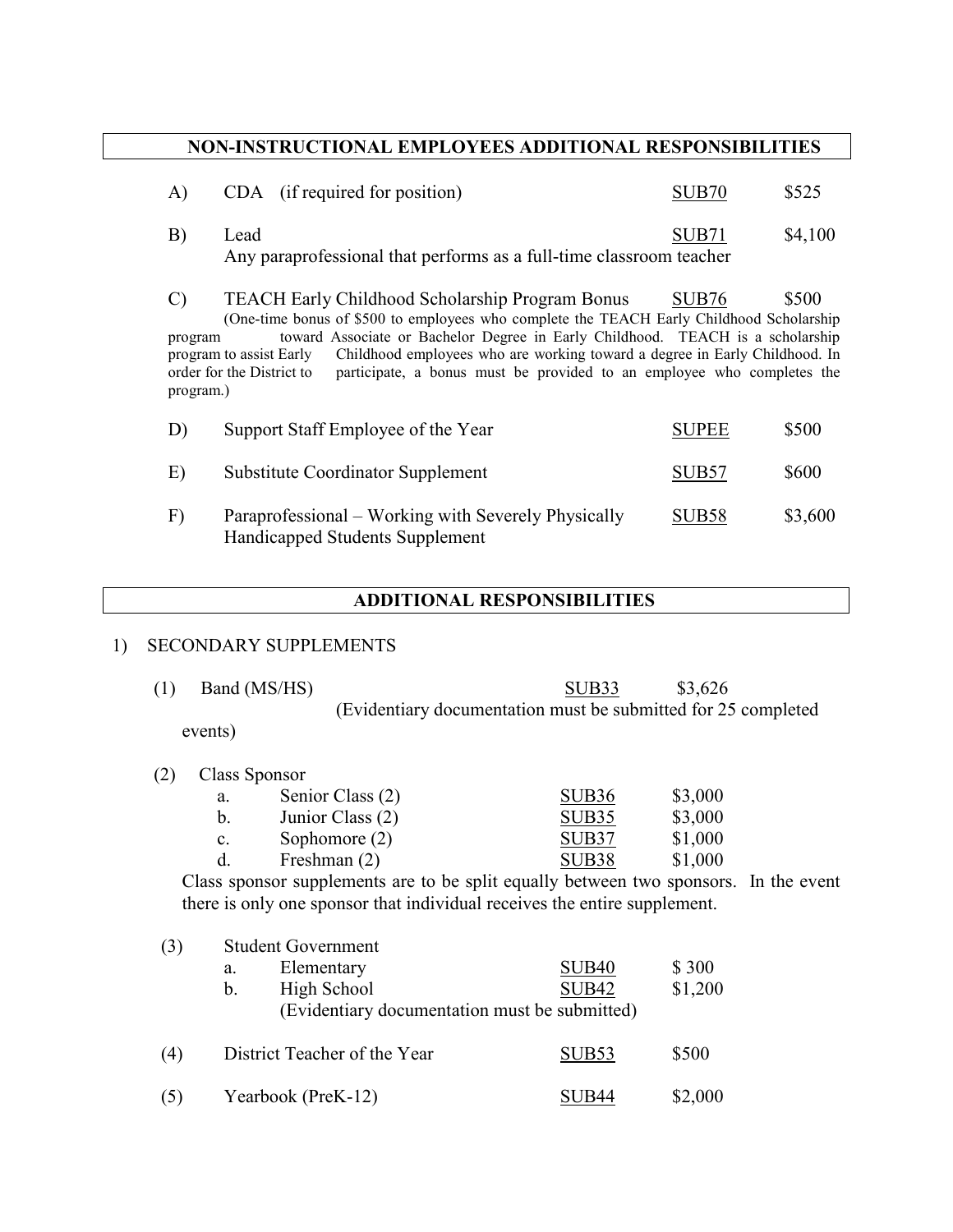(Disbursed in a lump sum following the publication of the yearbook beginning with the 2021-2022 school year)

| (6)                 | Culinary                                                                        | <b>SUB47</b>                      | \$500             |               |
|---------------------|---------------------------------------------------------------------------------|-----------------------------------|-------------------|---------------|
| (7)                 | Beta Club                                                                       | <b>SUB49</b>                      | \$750             |               |
| (8)                 | National Honor Society                                                          | <b>SUB52</b>                      | \$750             |               |
| (9)                 | Special Olympics Coordinator                                                    | <b>SUB54</b>                      | \$500             |               |
| (10)                | Car Rider Coordinator                                                           | <b>SUB56</b>                      | \$500             |               |
| (11)                | Take Stock in Children*                                                         | <b>SUPTS</b>                      |                   |               |
| <b>ATHLETICS</b>    | *Supplement is paid according to grant allocations                              |                                   |                   |               |
| (1)                 | <b>Athletic Director</b>                                                        | SUA <sub>20</sub>                 | \$4,614           |               |
| (2)                 | <b>Athletic Event Support Staff</b><br><b>Ticket Collectors/Clock Operators</b> | <u>SUA21</u>                      | \$35 per<br>event |               |
| (3)<br><b>TOTAL</b> | <b>Football Coaches</b>                                                         | <b>FALL</b>                       |                   | <b>SPRING</b> |
|                     | a. High School Head                                                             | SUA33 \$3,460.50 SUA35 \$1,153.50 |                   |               |
|                     | \$4,614.00                                                                      |                                   |                   |               |
|                     | b. High School Assistant (4)<br>\$2,307.20                                      | \$1,730.40<br>SUA34               | $SUA36$ \$        | 576.80        |
|                     | c. Head Middle/Varsity Assistant<br>\$2,307.20                                  | SUA31<br>\$1,730.40               | $SUA32$ \$        | 576.80        |
| (4)                 | <b>Volleyball Coaches</b>                                                       |                                   |                   |               |
|                     | High School Head<br>a.                                                          | SUA <sub>50</sub>                 | \$3,955.20        |               |
|                     | High School Asst./JV Head<br>b.                                                 | <b>SUA51</b>                      | \$1,977.60        |               |
|                     | HS/JV/MS Assistant<br>$\mathbf{c}$ .                                            | SUA52                             | \$1,977.60        |               |
|                     | Middle School Head<br>d.                                                        | <b>SUA48</b>                      | \$1,977.60        |               |
| (5)                 | <b>Soccer Coaches</b>                                                           |                                   |                   |               |
|                     | High School Head Boys<br>a.                                                     | <b>SUA37</b>                      | \$3,955.20        |               |
|                     | High School Head Girls<br>$\mathbf b$ .                                         | <b>SUA39</b>                      | \$3.955.20        |               |
|                     | <b>High School Assistant Boys</b><br>$\mathbf{c}$ .                             | <b>SUA38</b>                      | \$1,977.60        |               |
|                     | High School Assistant Girls<br>d.                                               | <b>SUA40</b>                      | \$1,977.60        |               |
| (6)                 | <b>Basketball Coaches</b>                                                       |                                   |                   |               |
|                     | <b>Varsity Head Boys</b><br>a.                                                  | SUAA3                             | \$3,955.20        |               |
|                     | $\mathbf b$ .<br>Varsity Head Girls                                             | SUAA5                             | \$3,955.20        |               |

 $2)$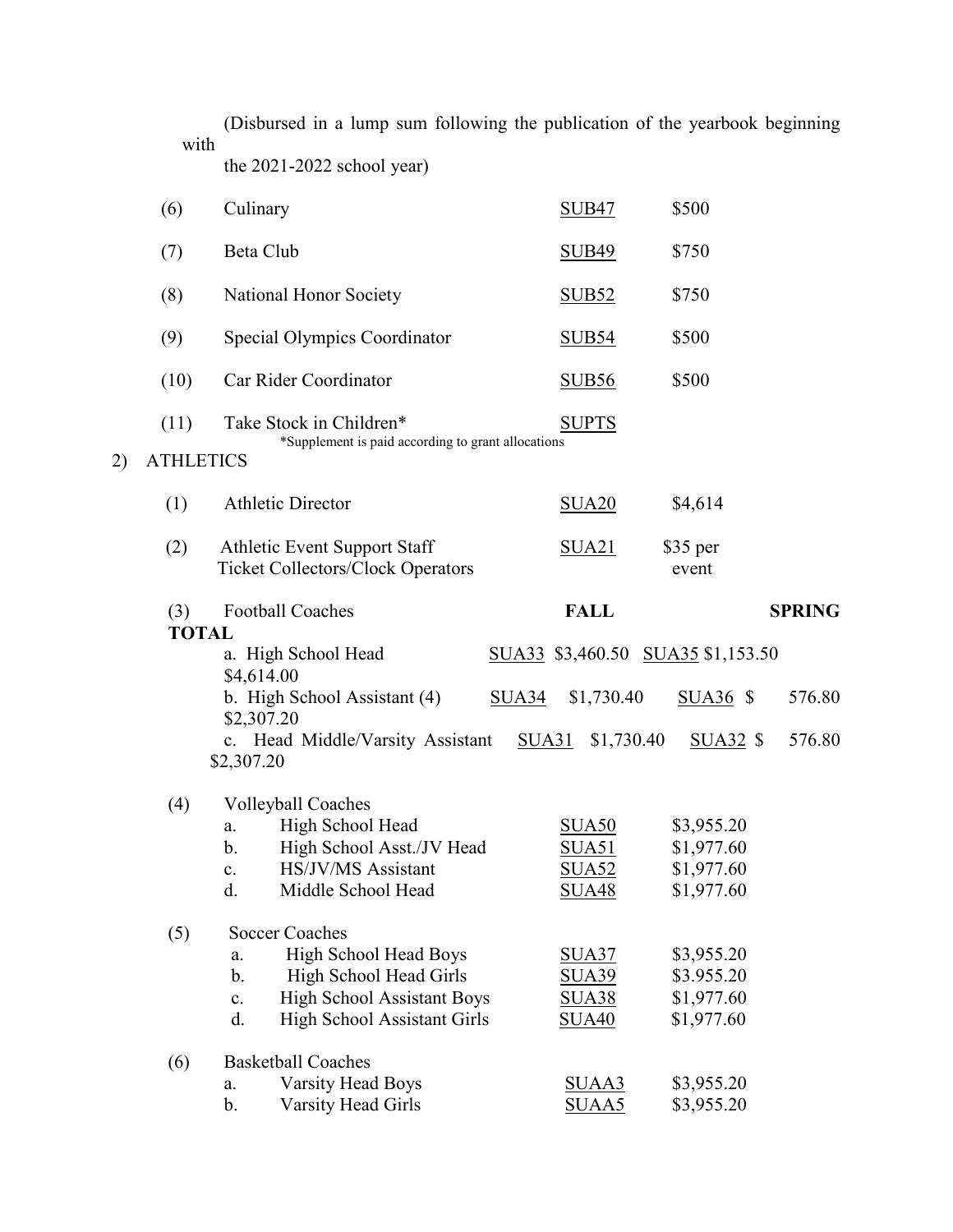|      | Varsity Boys Asst/JV Head<br>c.<br>d.<br>Varsity Girls Asst/JV Head<br>Varsity Asst./MS Head Boys<br>e.<br>f.<br>Varsity Asst./MS Head Girls<br>Statistician (2)<br>g.                                                      | SUAA <sub>2</sub><br>SUAA4<br><b>SUA01</b><br><b>SUA02</b><br><b>SUA43</b> | \$1,977.60<br>\$1,977.60<br>\$1,977.60<br>\$1,977.60<br>998.70<br>S. |
|------|-----------------------------------------------------------------------------------------------------------------------------------------------------------------------------------------------------------------------------|----------------------------------------------------------------------------|----------------------------------------------------------------------|
| (7)  | <b>Baseball Coaches</b><br>High School Head<br>a.<br>High School Assistant/JV Head<br>b.<br>High School Assistant/MS Head<br>$\mathbf{c}$ .<br><b>High School Assistant</b><br>d,                                           | <b>SUA24</b><br><b>SUA25</b><br><b>SUA22</b><br><u>SUA23</u>               | \$3,955.20<br>\$1,977.60<br>\$1,977.60<br>\$1,977.60                 |
| (8)  | Girls Golf Head Coach<br>Boys Golf Head Coach                                                                                                                                                                               | <b>SUA54</b><br><b>SUA59</b>                                               | \$2,307.20<br>\$2,307.20                                             |
| (9)  | Softball Coaches<br>High School Head<br>a.<br>High School Assistant/JV Head<br>b.<br>High School Assistant/MS Head<br>$\mathbf{c}$ .<br><b>High School Assistant</b><br>d.                                                  | <b>SUA41</b><br><u>SUA42</u><br><b>SUA44</b><br>SUA45                      | \$3,955.20<br>\$1,977.60<br>\$1,977.60<br>\$1,977.60                 |
| (10) | Track & Field Coaches<br>High / MS School Co-ed Head<br>a.<br>High / MS School Co-ed Assistant<br>b.                                                                                                                        | <b>SUA47</b><br><b>SUA58</b>                                               | \$2,307.20<br>\$1,318.40                                             |
| (11) | <b>Weightlifting Coaches</b><br>High School / MS Head Boys<br>a.<br>High School / MS Head Girls<br>b.                                                                                                                       | <b>SUA60</b><br><u>SUA46</u>                                               | \$2,307.20<br>\$2,307.20                                             |
| (12) | <b>Cross Country Coaches</b><br>High / MS School Co-ed Head<br>a.<br>High / MS School Co-ed Assistant<br>b.                                                                                                                 | <b>SUA57</b><br><b>SUA56</b>                                               | \$2,307.20<br>\$1,318.40                                             |
| (13) | <b>Cheer Coaches</b><br>Varsity<br>a.<br>Middle School/JV Head<br>b.                                                                                                                                                        | SUA28<br>SUA26                                                             | \$3,955.20<br>\$1,977.60                                             |
| (14) | Off Season Conditioning<br>Effective March 1, 2020 Varsity Head Coaches shall be paid for Off-Season<br>Conditioning as follows:<br>Head Coaches shall create a plan for off season conditioning and submit to the Athletic | SUA70                                                                      | \$600                                                                |

- Head Coaches shall create a plan for off season conditioning and submit to the Athletic Director for approval
- No more than 12 head coaches shall be compensated for off season conditioning each year
- A one-time payment will be made upon the completion of the approved off season conditioning on August 15 or December 15.

# 3) LENGTH OF CONTRACT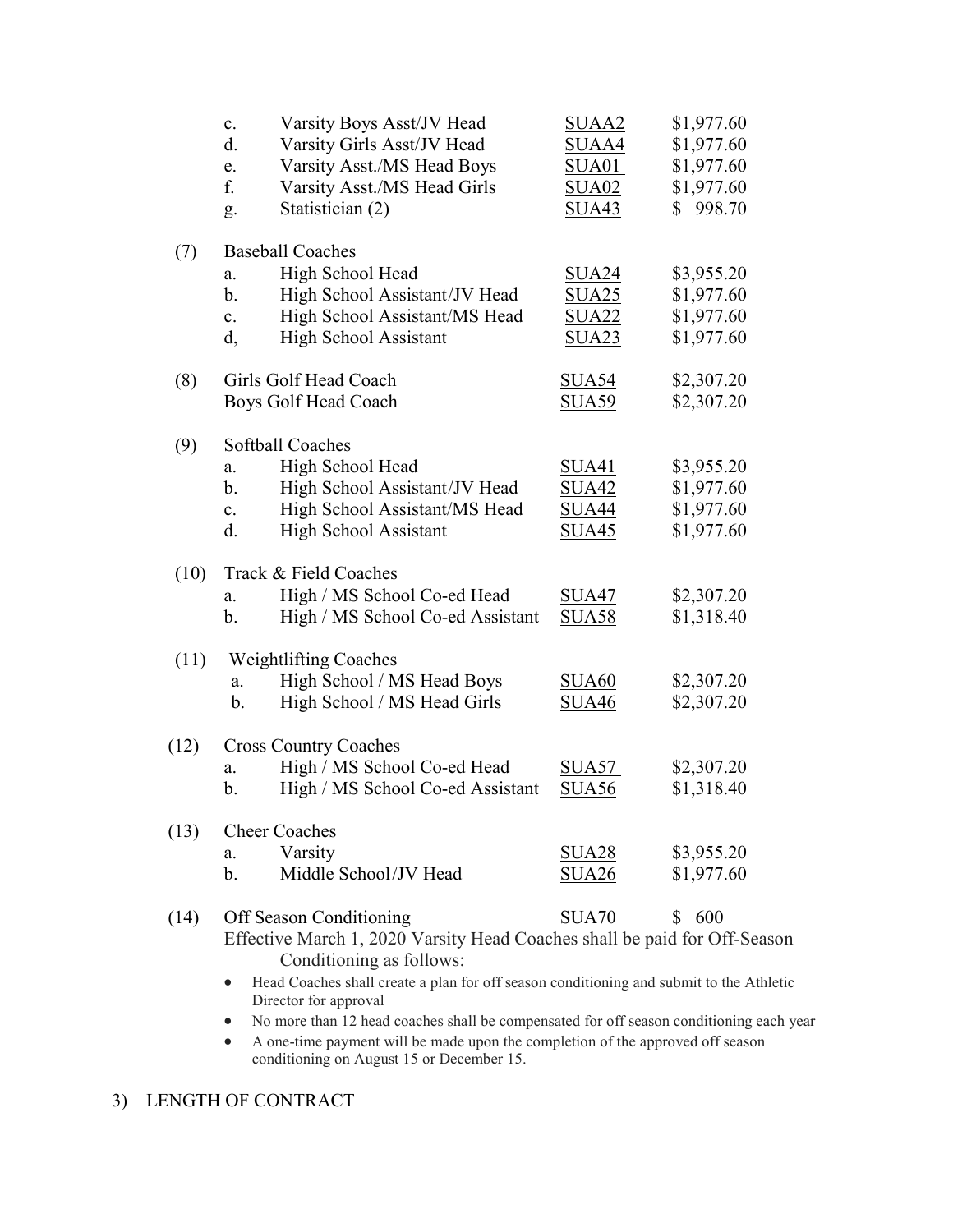- A) Supplement payment plan shall adhere to the following: Unless otherwise provided herein, all supplements shall be paid out over the entire school year and divided equally among the total number of checks during the year. Exception: Athletic and Mentor/Peer Teacher supplements will be paid out in a lump sum at the completion of duties. This ensures that if a coach leaves after the fall season, sufficient funds will remain to cover supplements during spring practice.
- B) In the event that a sponsor or coach fails to complete the entire season or assignment, the District will pay a prorated portion of the supplement to the employee. Supplements may be shared or split by mutual agreement of the principal and coaches or sponsors.
- C) Coaches and/or sponsors shall, in recognition of achievement, be given an increase in the amount of differentiated pay for participation in competition beyond regularly-scheduled events and beyond district-level competition, if the duration of the supplement is extended. Such increases shall be 10% of the base supplements for each level of advanced participation, except where advancement is on a basis other than total team advancement a 5% increase shall be earned if less than 50% of eligible categories advance. SUA00

#### **ADDITIONAL SUPPLEMENTS**

A) Health Insurance Waiver SUU06 \$2,500 Full-Time active employee supplement to eligible employees whom have proof of other qualifying health coverage may opt out of the school board's group health plan and receive \$2,500.00 annually in 24 semi-monthly payments on a pro-rata basis for the period of waived coverage.

| School Demographics Example:                                                      |                     |            |                   |             |                |  |
|-----------------------------------------------------------------------------------|---------------------|------------|-------------------|-------------|----------------|--|
| March $2015 -$ Survey 3                                                           |                     |            |                   |             |                |  |
| School                                                                            | $\#$ of DC students | Enrollment | DC% of Enrollment | Mulitiplier | Total School % |  |
| FCS(0091)                                                                         | 700                 | 989        | 70.78%            | 1.6         | $113.6\%$      |  |
| So, all Instructional staff whom worked 196 days would receive a \$75 supplement. |                     |            |                   |             |                |  |

B) Alternative Education Leadership (January 4, 2021 – June 30, 2021) SUB85 \$2,000